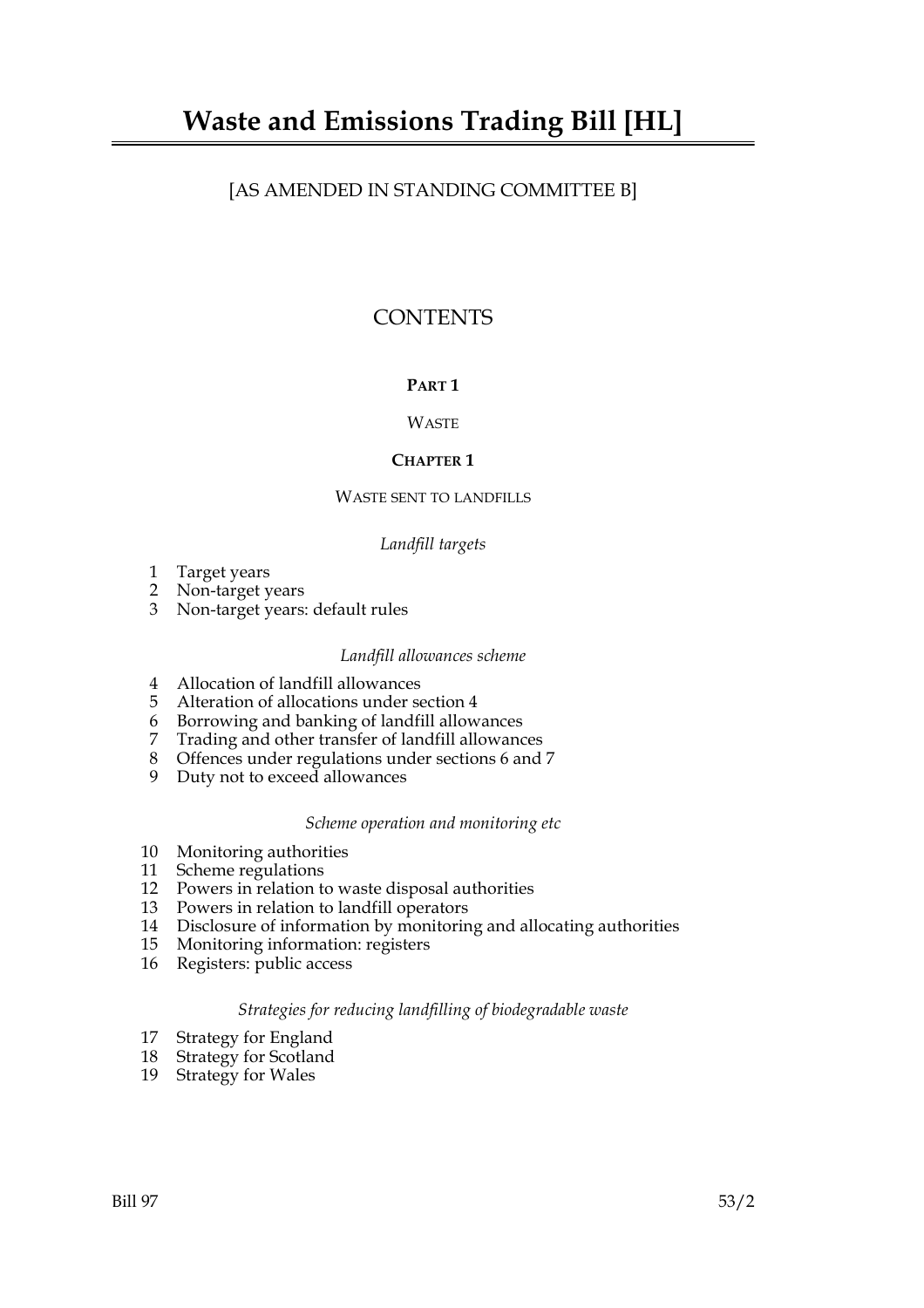#### 20 Strategy for Northern Ireland

#### *Interpretation of Chapter 1*

- 21 "Biodegradable waste" and "municipal waste"
- "Landfill"
- 23 "Scheme year" and "target year"
- 24 Other definitions

#### *Supplementary*

- 25 Activities to which Chapter 1 does not apply
- 26 Penalties under Chapter 1: general<br>27 Regulations under Chapter 1: cons
- Regulations under Chapter 1: consultation
- 28 Regulations under Chapter 1: procedural provisions

#### **CHAPTER 2**

#### WASTE MANAGEMENT IN WALES

- 29 Municipal waste management strategies
- 30 Provision of information about waste by local authorities

#### **CHAPTER 3**

#### **SUPPLEMENTARY**

- 31 Directions to waste collection authorities in England
- 32 Regulations under Part 1
- 33 Meaning of "waste" in Part 1

#### **PART 2**

#### TRADING OF EMISSIONS QUOTAS

- 34 Pollution regulations: emissions trading schemes
- 35 Penalty provisions of UK Greenhouse Gas Emissions Trading Scheme 2002

#### **PART 3**

#### **GENERAL**

- 36 Commencement
- 37 Extent
- 38 Short title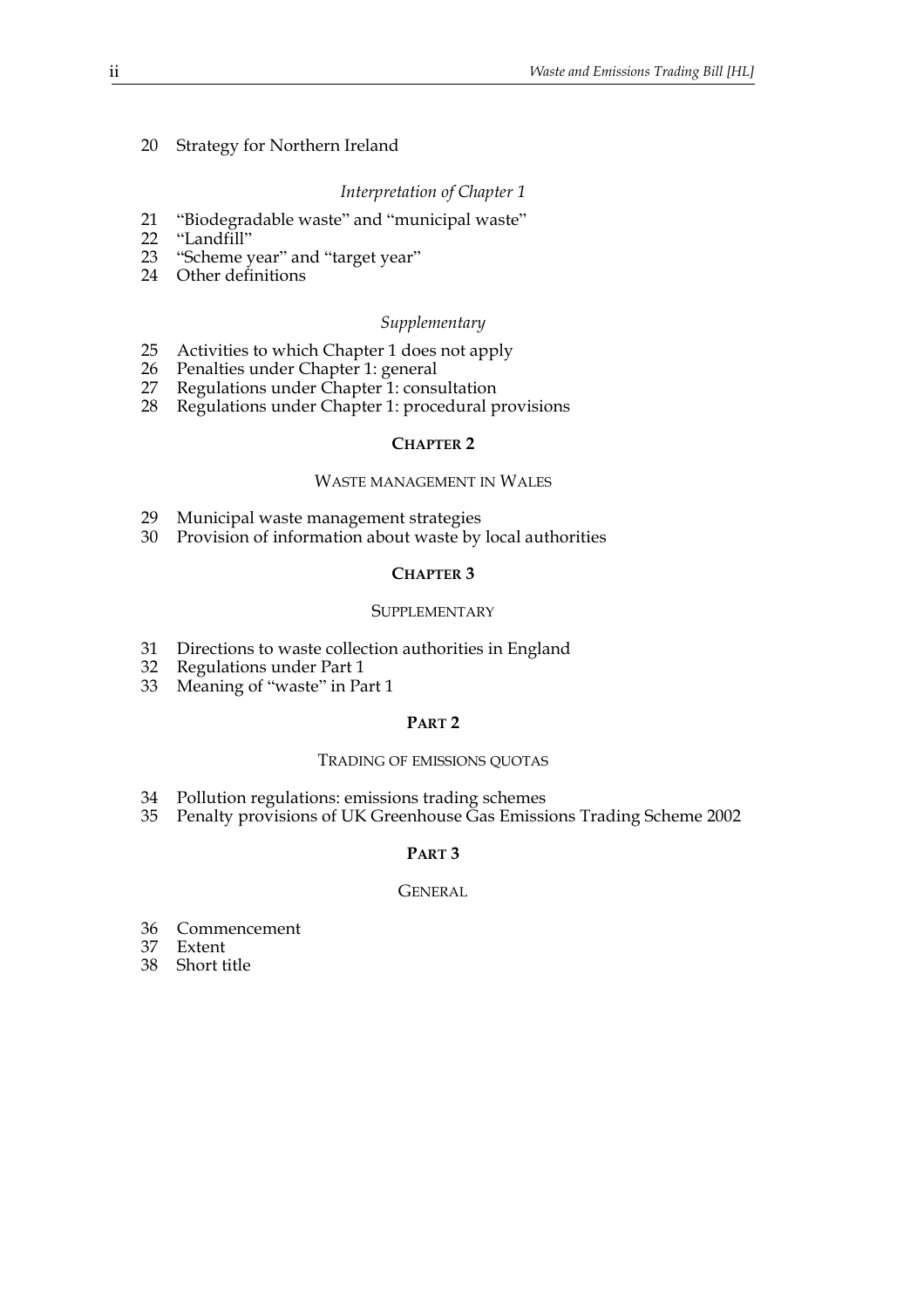# A **BILL**

### [AS AMENDED IN STANDING COMMITTEE B]

TO

Make provision about waste and about penalties for non-compliance with schemes for the trading of emissions quotas.

E IT ENACTED by the Queen's most Excellent Majesty, by and with the advice and consent of the Lords Spiritual and Temporal, and Commons, in this present Parliament assembled, and by the authority of the same, as follows: - $\mathbf{B}_{\text{rel}}$ 

#### **PART 1**

**WASTE** 

#### **CHAPTER 1**

#### WASTE SENT TO LANDFILLS

#### *Landfill targets*

#### **1 Target years**

- (1) The Secretary of State must by regulations specify the maximum amount by weight of biodegradable municipal waste allowed, in each scheme year that is a target year, to be sent to landfills from each of—
	- (a) the United Kingdom,
	- (b) England,
	- (c) Scotland,
	- (d) Wales, and
	- (e) Northern Ireland.
- (2) Amounts specified under subsection (1)(a) must be consistent with the obligations of the United Kingdom under Article 5(2) of Council Directive 1999/31/EC. *15*

*5*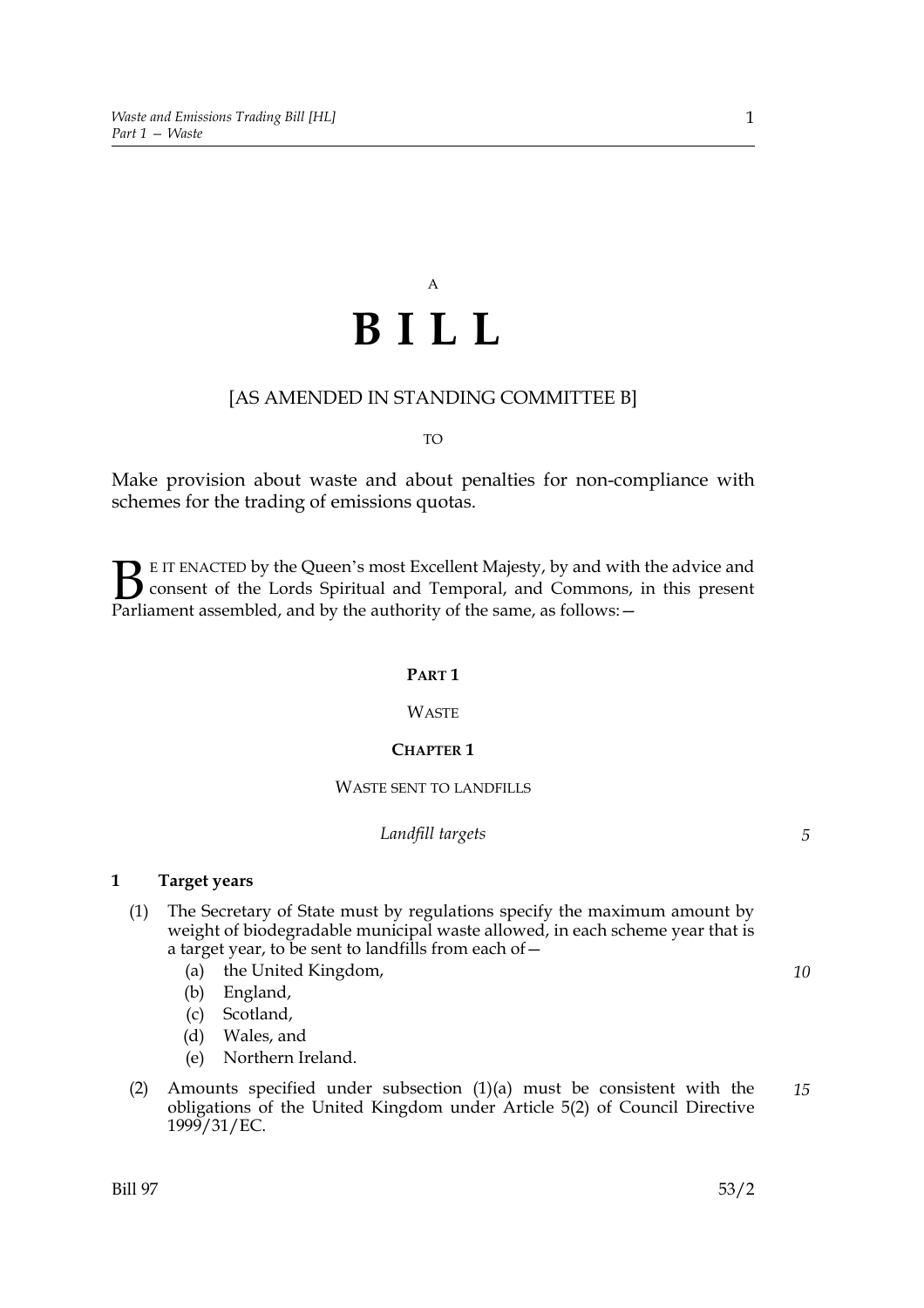- (3) The total of the amounts specified under subsection  $(1)(b)$  to (e) for a year must not exceed the amount specified under subsection (1)(a) for that year.
- (4) The Secretary of State must consult—
	- (a) the Scottish Ministers before specifying amounts under subsection  $(1)(c);$
	- (b) the National Assembly for Wales before specifying amounts under subsection (1)(d);
	- (c) the Department of the Environment before specifying amounts under subsection (1)(e).

#### **2 Non-target years**

- (1) The Secretary of State may by regulations specify the maximum amount by weight of biodegradable municipal waste allowed, in a scheme year that is not a target year, to be sent to landfills from—
	- (a) England;
	- (b) Scotland;
	- (c) Wales;
	- (d) Northern Ireland.
- (2) The power under subsection (1)(b) is exercisable only with the agreement of the Scottish Ministers.
- (3) The power under subsection  $(1)(c)$  is exercisable only with the agreement of the National Assembly for Wales. *20*
- (4) The power under subsection (1)(d) is exercisable only with the agreement of the Department of the Environment.

#### **3 Non-target years: default rules**

- $(1)$  If
	- (a) for England, Scotland, Wales or Northern Ireland no amount is specified under subsection (1) of section 2 for a year to which that subsection applies, and
	- (b) the year is followed (whether or not immediately) by a target year,

the following sections of this Chapter shall have effect as if for that year ("the default-rule year") there had been specified under section 2(1) for that area the amount given by the formula set out in subsection (2). *30*

(2) The formula is—

$$
L - \frac{(L-N)(B+1)}{(G+1)}
$$

- (3) The formula shall be applied in accordance with subsection (4) if there is no scheme year falling between— *35*
	- (a) the last target year before the default-rule year, and
	- (b) the default-rule year,

for which an amount has been specified under section 2(1) for the area; otherwise the formula shall be applied in accordance with subsection (5).

(4) Where the formula is to be applied in accordance with this subsection—

*10*

*5*

*15*

*25*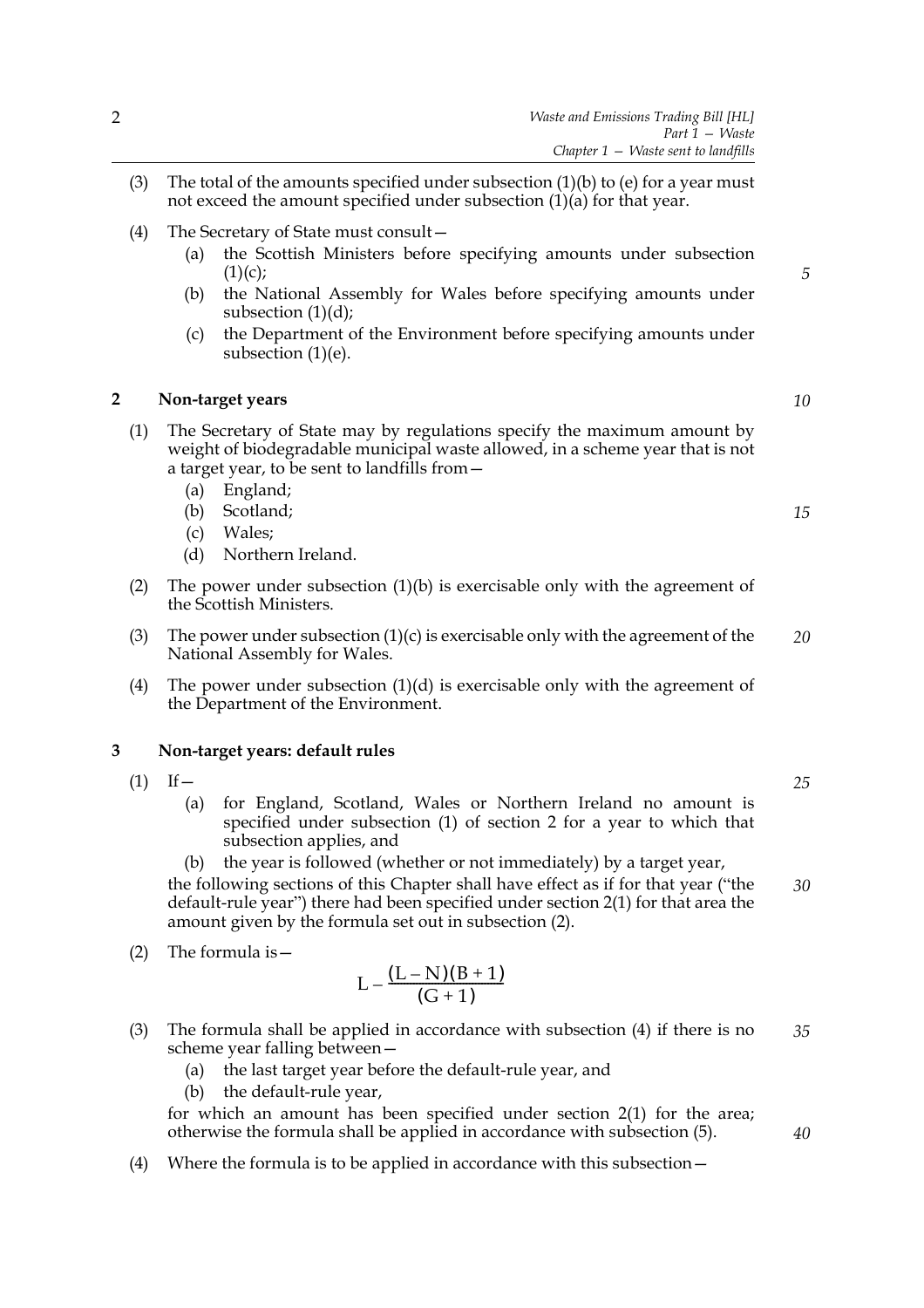- L is the amount specified under section 1 for the area for the year that is the last target year before the default-rule year,
- N is the amount specified under section 1 for the area for the year that is the first target year after the default-rule year,
- G is the number (if any) of scheme years falling between those target years, and
- B is the number (if any) of scheme years falling between
	- the earlier of those target years, and
	- (b) the default-rule year.
- (5) Where the formula is to be applied in accordance with this subsection—
	- L is the amount specified under section 2(1) for the area for the year that is the last scheme year before the default-rule year for which an amount has been specified for the area under section 2(1) ("the last fixed year"),
	- N is the amount specified under section 1 for the area for the year that is the first target year after the default-rule year,
	- G is the number (if any) of scheme years falling between the last fixed year and that target year, and
	- B is the number (if any) of scheme years falling between the last fixed year and the default-rule year.
- (6) For the purposes of subsections (4) and (5), the year ending with 16th July in 2004 shall be taken to be a target year for which the amount specified under section 1 for England, Scotland, Wales or Northern Ireland is such amount as may be specified in regulations made by the Secretary of State. *20*
- (7) The Secretary of State shall secure that an amount specified under subsection (6) is, or is a fair estimate of, the amount of biodegradable municipal waste sent to landfills from the area concerned in the year ending with 31st March 2001. *25*
- (8) Before making regulations under subsection (6), the Secretary of State shall consult the Scottish Ministers, the National Assembly for Wales and the Department of the Environment.

*Landfill allowances scheme*

### **4 Allocation of landfill allowances**

- (1) Each allocating authority must—
	- (a) for each scheme year that is a target year, and
	- (b) for each other scheme year for which an amount is specified under section 2 for its area,

make among waste disposal authorities in its area an allocation of allowances authorising the sending in that year of amounts of biodegradable municipal waste to landfills.

- (2) In performing the duty under subsection (1), an allocating authority must ensure that the total amount of biodegradable municipal waste authorised to be sent to landfills by the allowances it allocates for a year does not exceed the amount for the year specified under section 1 or 2 for its area.
- (3) An allocation under subsection (1) must be made before the beginning of the year to which it relates.

*5*

*10*

*15*

*30*

*35*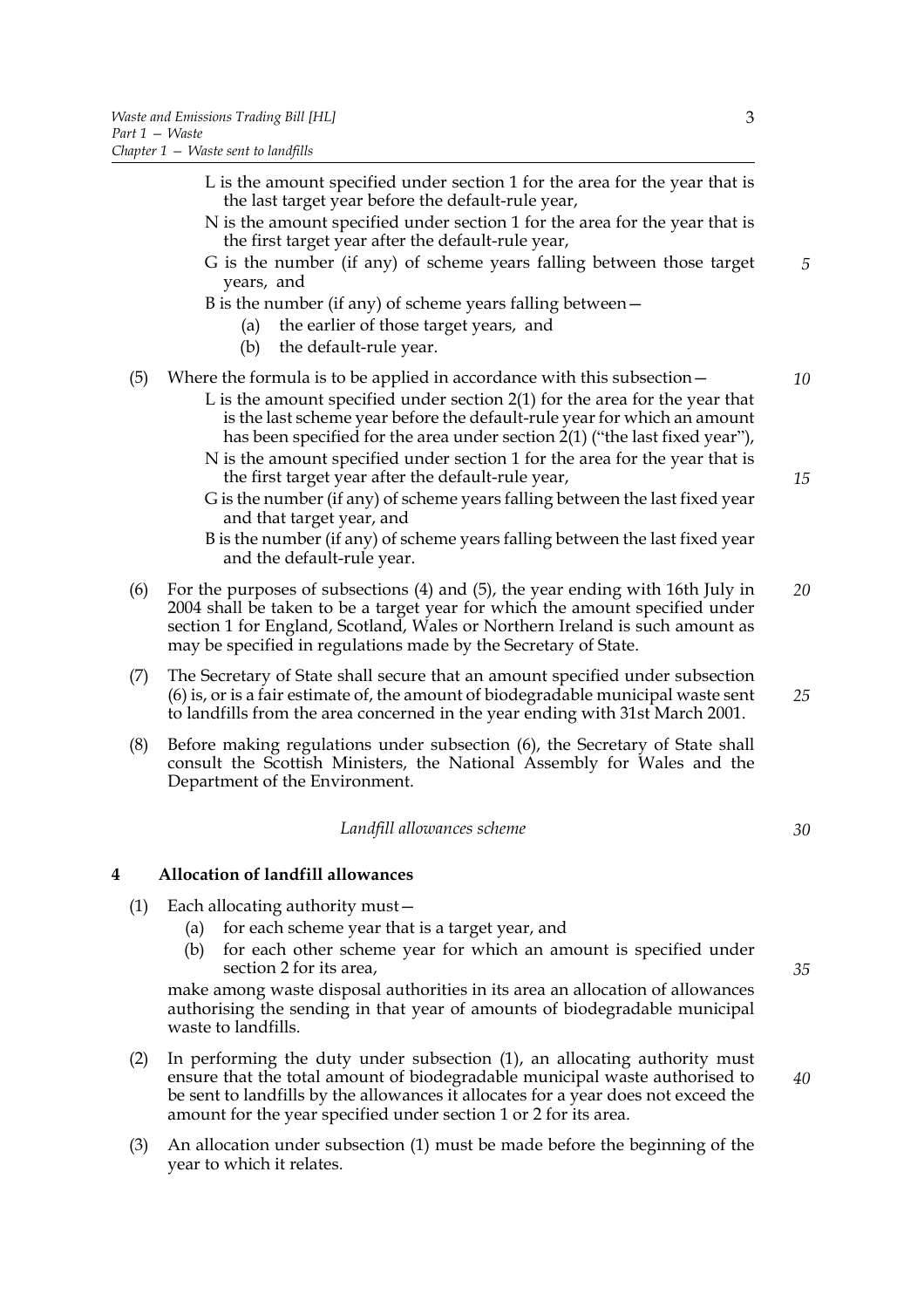- (4) As soon as an authority has made an allocation under subsection (1), it must publish a statement—
	- (a) detailing, in relation to each waste disposal authority in its area, what allowances have been allocated to it, and
	- (b) explaining the basis of the allocation.
- (5) Nothing in this section shall be taken as requiring any allowances to be allocated to any particular waste disposal authority.

#### **5 Alteration of allocations under section 4**

- (1) An authority that has made an allocation under section 4 may at any time alter the allocation, subject to subsections (2) and (3).
- (2) The power under subsection (1) does not extend to withdrawing an allowance that has already been utilised.
- (3) In exercising the power under subsection (1), an authority must ensure that the total amount of biodegradable municipal waste authorised to be sent to landfills by allowances allocated by it for a year does not exceed the amount for the year specified under section 1 or 2 for its area. *15*
- (4) As soon as an authority has exercised the power under subsection (1), it must publish a statement—
	- (a) detailing the alteration, and
	- (b) explaining the basis of it.

#### **6 Borrowing and banking of landfill allowances**

- (1) An allocating authority may by regulations make provision for a waste disposal authority in its area to utilise for a scheme year landfill allowances allocated to it for a different scheme year.
- (2) Regulations under subsection (1) may not provide for—
	- (a) the utilisation for a target year of allowances not allocated for that year;
	- (b) the utilisation for a scheme year later than a target year of allowances allocated for a scheme year earlier than that target year;
	- (c) the utilisation for a scheme year earlier than a target year of allowances allocated for a scheme year later than that target year.
- (3) Regulations under subsection  $(1)$  may (in particular)
	- (a) make provision relating only to allowances allocated for specified scheme years;
	- (b) make provision for allowances allocated for a scheme year to be utilised for a different scheme year only if—
		- (i) that different scheme year is a specified scheme year;
		- (ii) specified conditions are satisfied;
	- (c) make provision for quantitative limits on inter-year utilisation of allowances;
	- (d) make provision authorising the allocating authority to suspend interyear utilisation of allowances— *40*
		- (i) whether indefinitely or for a fixed period, and
		- (ii) whether generally or to a limited extent;

*10*

*5*

*20*

*25*

*30*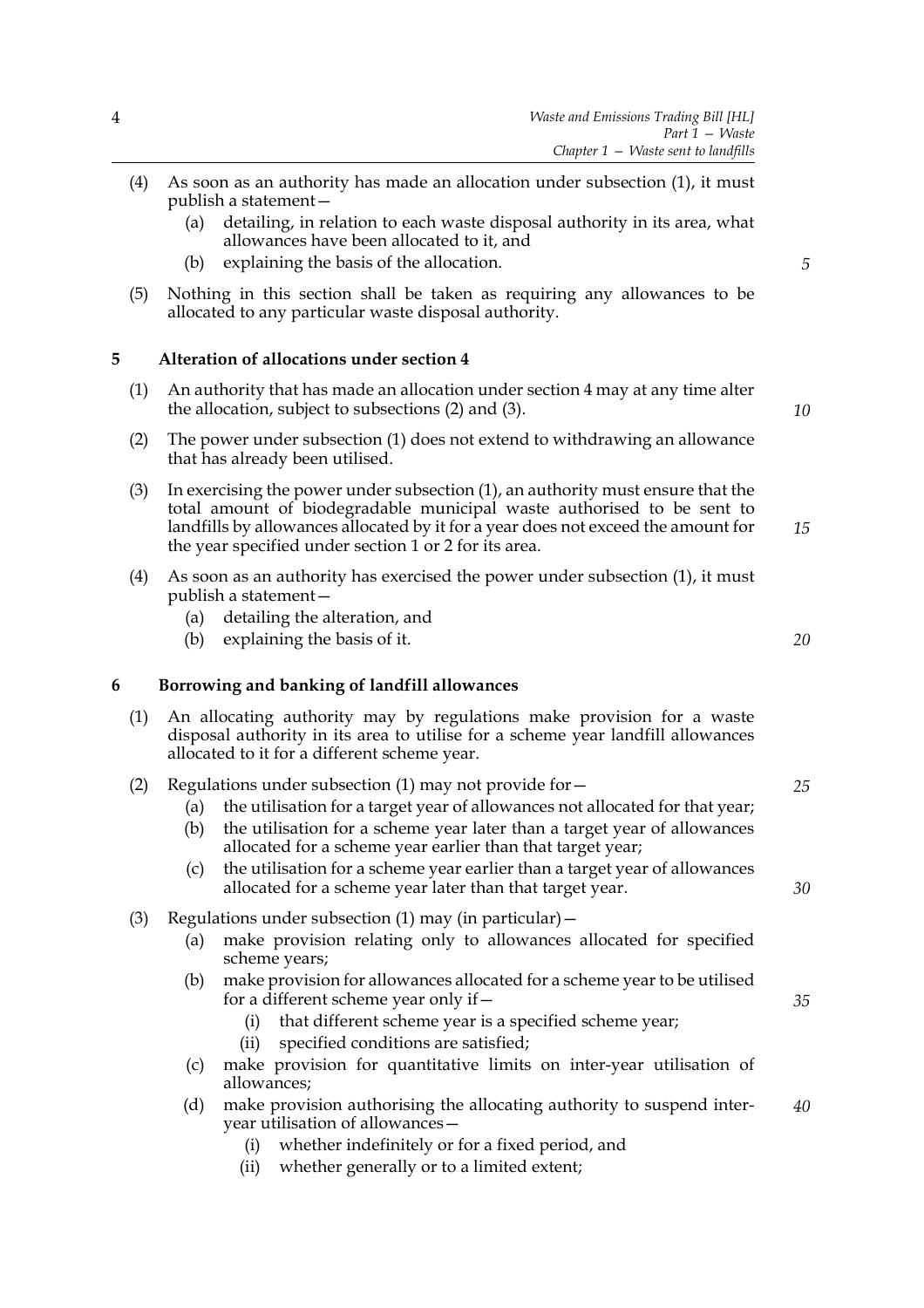- (e) make provision for a person to carry out, in relation to inter-year utilisation of allowances, all or any of the functions of registrar and overseer;
- (f) make provision imposing, or enabling the imposition of, requirements on waste disposal authorities to provide information in relation to their inter-year utilisation of allowances;
- (g) make provision for an authority to be liable to a penalty if it fails to comply with a requirement imposed on it by or under provision of the kind mentioned in paragraph (f);
- (h) make provision generally in connection with the administration or regulation of inter-year utilisation of allowances; *10*
- (i) make provision for the levying of fees and charges on persons engaged in inter-year utilisation of allowances;
- (j) make provision creating offences for breaches of provisions of regulations under subsection (1).
- (4) In subsection (3) "specified" means specified by, or determined in accordance with, regulations under subsection (1).

### **7 Trading and other transfer of landfill allowances**

- (1) An allocating authority may by regulations make provision for waste disposal authorities in its area to transfer, whether by way of trade or otherwise, landfill allowances allocated by that or any other allocating authority. *20*
- (2) Regulations under subsection (1) may not authorise—
	- (a) the acquisition of landfill allowances by a person who is not a waste disposal authority;
	- (b) the utilisation for a target year of allowances not allocated for that year; *25*
	- (c) the utilisation for a scheme year later than a target year of allowances allocated for a scheme year earlier than that target year;
	- (d) the utilisation for a scheme year earlier than a target year of allowances allocated for a scheme year later than that target year.

#### (3) Regulations under subsection (1) may (in particular)—

- (a) make provision for allowances to be acquired, or disposed of, only if  $-$ 
	- (i) allocated by the allocating authority or by specified allocating authorities;
	- (ii) allocated for specified scheme years;
	- (iii) specified conditions are satisfied;
- (b) make provision for quantitative limits on the transfer of allowances;
- (c) make provision for controlling prices or values put on allowances for the purpose of transferring them;
- (d) make provision authorising the allocating authority to suspend the transfer of allowances
	- whether indefinitely or for a fixed period, and
	- (ii) whether generally or to a limited extent;
- (e) make provision for allowances acquired by a waste disposal authority to be utilised by the authority for a scheme year only if allocated for that scheme year or for specified scheme years;
- (f) make provision for licensing and regulating persons engaged as brokers in the transfer of allowances;

*5*

*15*

*40*

*45*

*35*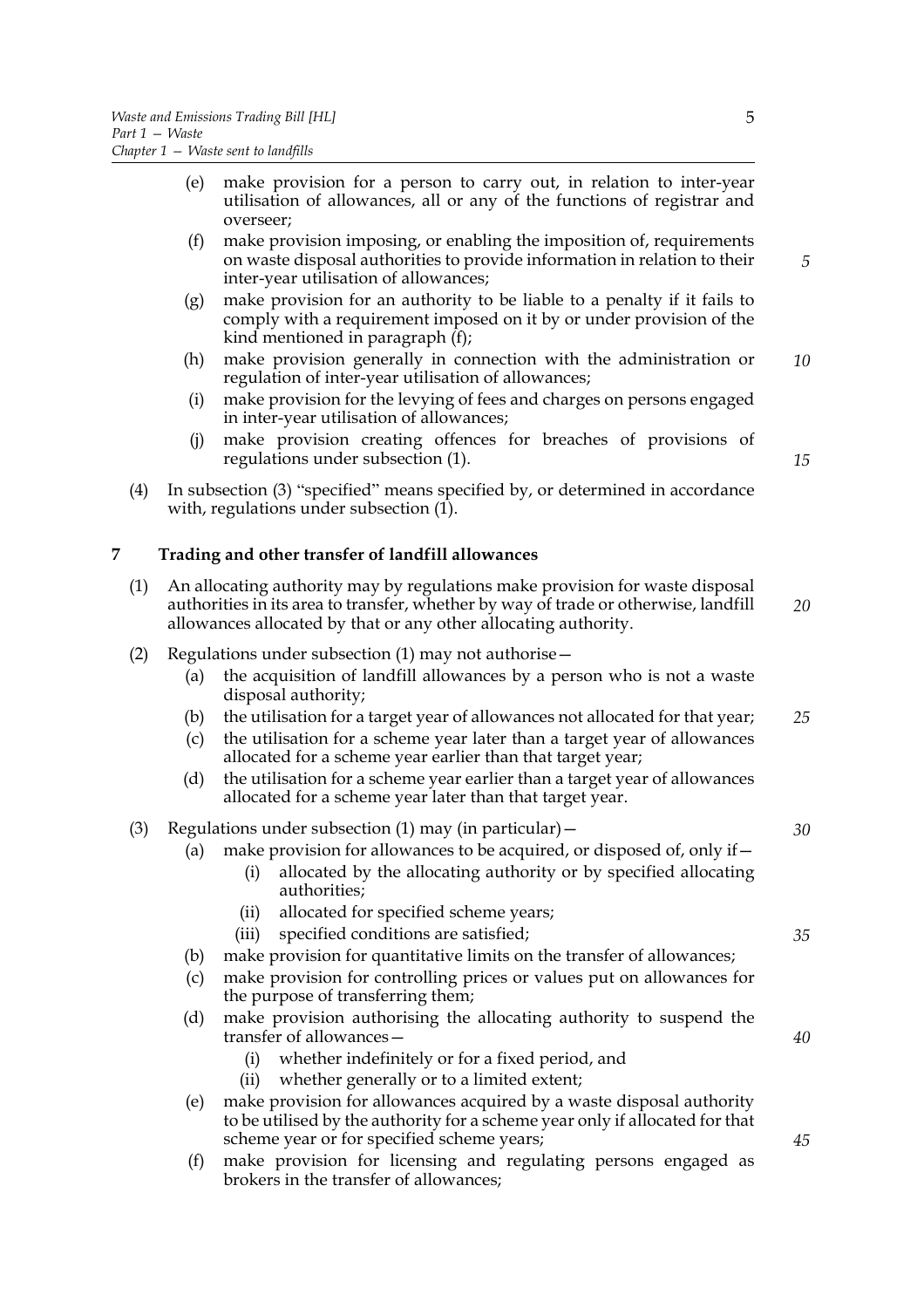- (g) make provision for a person to carry out, in relation to the transfer of allowances, all or any of the functions of registrar, clearing house and overseer;
- (h) make provision imposing, or enabling the imposition of, requirements on waste disposal authorities to provide information in relation to their acquisition and disposal of allowances;
- (i) make provision for an authority to be liable to a penalty if it fails to comply with a requirement imposed on it by or under provision of the kind mentioned in paragraph (h);
- (j) make provision generally in connection with the administration or regulation of the trading of allowances; *10*
- (k) make provision for the levying of fees and charges on persons engaged (in any capacity) in the trading of allowances;
- (l) make provision creating offences for breaches of provisions of regulations under subsection (1) or of conditions of a broker's licence.
- (4) In subsection (3) "specified" means specified by, or determined in accordance with, regulations under subsection  $(1)$ .

# **8 Offences under regulations under sections 6 and 7**

- (1) This section applies where—
	- (a) regulations under section 6(1) are making provision of the kind mentioned in section 6(3)(j), or *20*
	- (b) regulations under section 7(1) are making provision of the kind mentioned in section 7(3)(l).

#### (2) The regulations may provide for an offence to be triable—

- (a) only summarily, or
- (b) either summarily or on indictment.
- (3) Where the regulations provide for an offence to be triable only summarily, they may provide for the offence to be punishable—
	- (a) by imprisonment for a term not exceeding such period as is stated in the regulations (which may not exceed three months), or
	- (b) by a fine  $-$ 
		- (i) not exceeding such amount as is so stated (which may not exceed level 5 on the standard scale), or
		- (ii) not exceeding such level on the standard scale as is so stated, or
	- (c) by both.
- (4) Subsections (5) and (6) apply where the regulations provide for an offence to be triable either summarily or on indictment.

# (5) They may provide for the offence to be punishable on summary conviction—

- (a) by imprisonment for a term not exceeding such period as is stated in the regulations (which may not exceed three months), or
- (b) by a fine—
	- (i) not exceeding such amount as is so stated (which may not exceed the statutory maximum), or
	- (ii) expressed as a fine not exceeding the statutory maximum, or

*45*

*40*

(c) by both.

- 
- *30*

*35*

*25*

*5*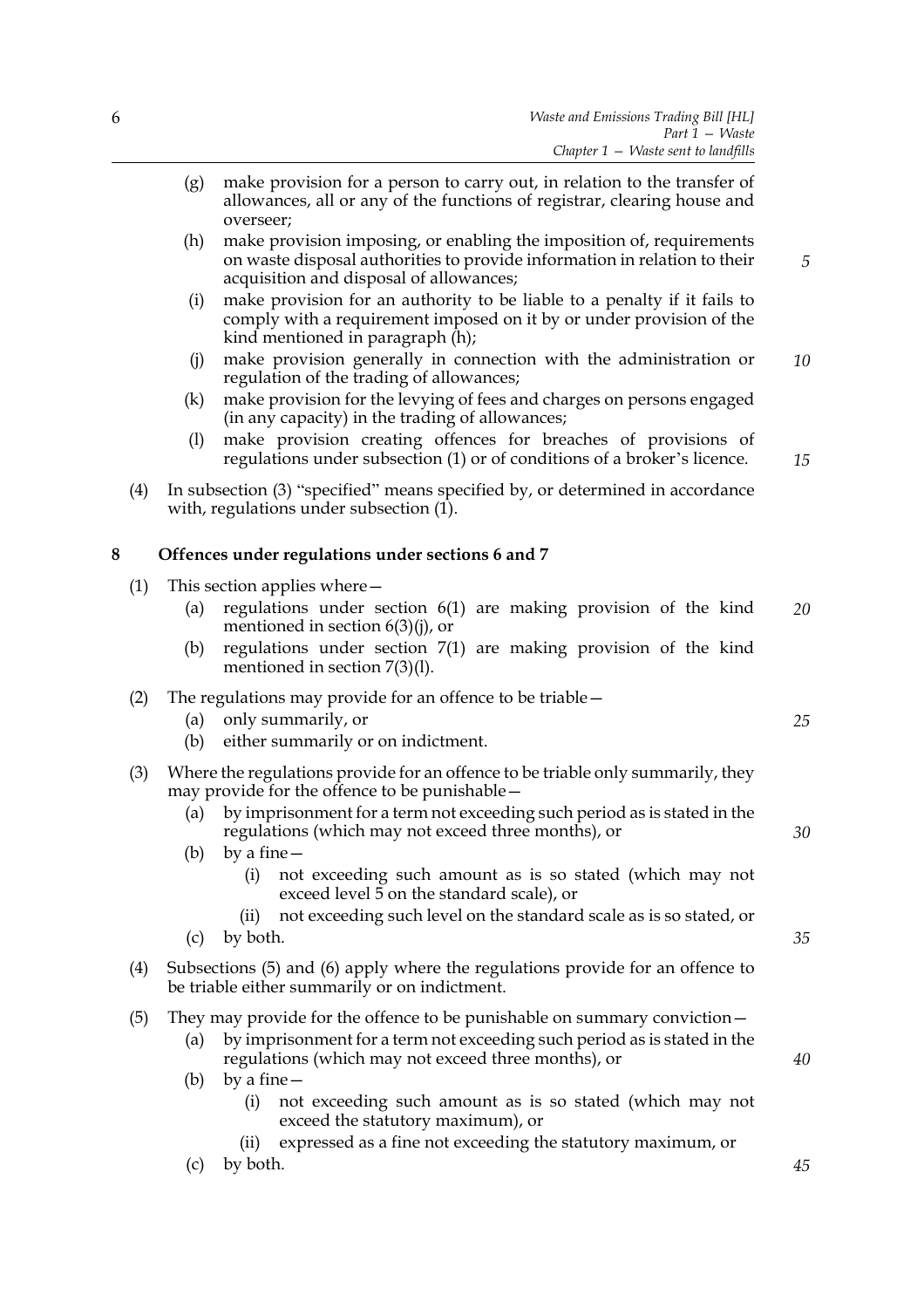- (6) They may provide for the offence to be punishable on conviction on indictment—
	- (a) by imprisonment for a term not exceeding such period as is stated in the regulations (which may not exceed two years), or
	- (b) by a fine, or
	- (c) by both.

### **9 Duty not to exceed allowances**

- (1) If the allocating authority for an area has made an allocation under section 4 for a scheme year, each waste disposal authority in the area owes a duty to the allocating authority to secure that the amount of biodegradable municipal waste sent to landfills in that year in pursuance of arrangements made by the waste disposal authority does not exceed the amount authorised by the landfill allowances available to that authority for the year.
- (2) A waste disposal authority that fails to comply with a duty imposed on it by subsection (1) is liable to a penalty.
- $(3)$  If
	- (a) a waste disposal authority is liable under subsection (2) to a penalty in respect of a target year, and
	- (b) the total amount of biodegradable municipal waste sent in the year to landfills in pursuance of arrangements made by waste disposal authorities in the United Kingdom exceeds the amount specified for the year under section 1(1)(a),

the authority is also liable to a supplementary penalty.

- $(4)$  If
	- (a) a waste disposal authority is liable under subsection (2) to a penalty in respect of a scheme year that is not a target year, *25*
	- (b) that scheme year ("the penalty year") is later than the first target year, and
	- (c) the total amount of biodegradable municipal waste sent in the penalty year to landfills in pursuance of arrangements made by waste disposal authorities in the United Kingdom exceeds the amount specified under section 1(1)(a) for the last target year before the penalty year, *30*

the authority is also liable to a supplementary penalty.

- (5) For the purposes of this section, the landfill allowances available to a waste disposal authority for a scheme year are the landfill allowances held by the authority at the end of the year that have not been utilised for an earlier scheme year and that, in the case of— *35*
	- (a) allowances allocated to the authority for an earlier or later scheme year, or

(b) allowances originally allocated to another waste disposal authority, are allowed by regulations under section 6 or 7 to be utilised by the authority for the year.

*40*

*5*

7

*10*

*15*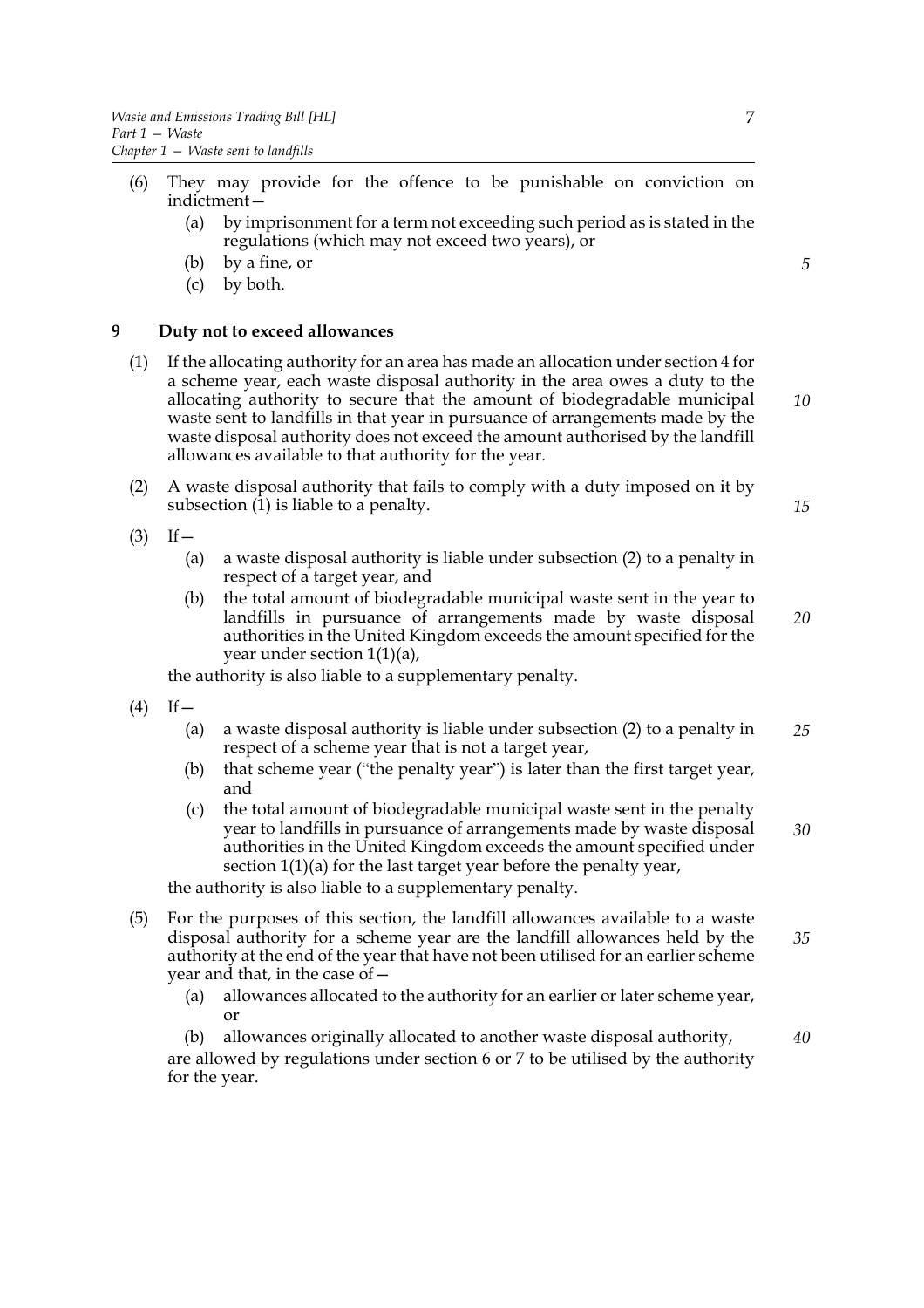*Scheme operation and monitoring etc*

#### **10 Monitoring authorities**

- (1) Each allocating authority must by regulations appoint a person to be the monitoring authority for its area.
- (2) The monitoring authority for an area shall—
	- (a) monitor the operation in the area of the provisions of this Chapter relating to landfill allowances and, in particular, monitor how much biodegradable municipal waste is sent to landfills in pursuance of arrangements made by waste disposal authorities in the area;
	- (b) audit the performance of waste disposal authorities in the area in complying with their obligations under this Chapter; *10*
	- (c) comply with any directions by the allocating authority for the area as to the supply to the allocating authority of information acquired by the monitoring authority in carrying out any of its functions under this Chapter;
	- (d) without delay notify the allocating authority for the area of any case where it appears to the monitoring authority that a waste disposal authority in the area is or may be liable to a penalty under this Chapter;
	- (e) comply with any directions by the allocating authority for the area as to the supply to the allocating authority of information or evidence in connection with any case where it appears to the allocating authority or the monitoring authority that a waste disposal authority in the area is or may be liable to a penalty under this Chapter;
	- (f) co-operate with the monitoring authority for any other area.

#### **11 Scheme regulations**

- (1) An allocating authority may by regulations make provision for the purpose of carrying into effect, in relation to its area, the provisions of this Chapter relating to landfill allowances.
- (2) Regulations under subsection (1) may (in particular)—
	- (a) make provision about the manner of allocation of, or evidence of entitlement to, landfill allowances; *30*
	- (b) make provision for the maintaining of registers of matters relating to landfill allowances;
	- (c) make provision about what amounts to the utilisation of landfill allowances;
	- (d) make provision for determining the amount of biodegradable municipal waste in an amount of waste;
	- (e) make provision imposing, or enabling the imposition of, requirements on waste disposal authorities in the area to produce evidence as to amounts of waste, or of waste of any description, sent to landfills in pursuance of arrangements made by them;
	- (f) make provision requiring waste disposal authorities in the area, in exercising functions in relation to waste that is or contains biodegradable municipal waste, to have regard to guidance specified in the regulations (including future guidance);
	- (g) make provision imposing or conferring additional functions on the monitoring authority for the area.

*15*

*5*

*20*

*25*

*35*

*45*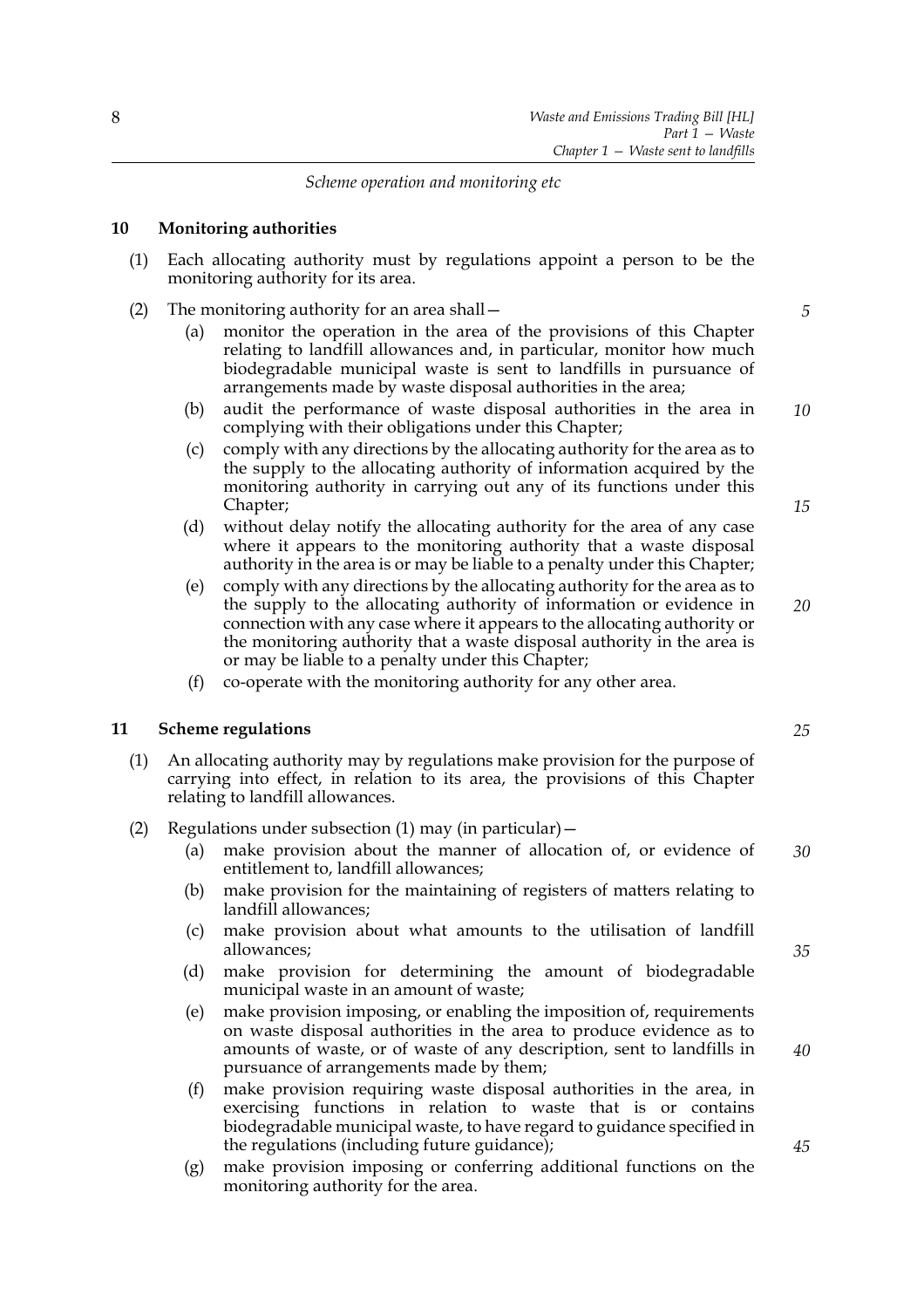(3) Regulations under subsection (1) may provide for a waste disposal authority that fails to comply with a requirement of the regulations to be liable to a penalty.

#### **12 Powers in relation to waste disposal authorities**

- (1) An allocating authority may, for purposes connected with the sending of biodegradable municipal waste to landfills, by regulations make provision for requiring waste disposal authorities in its area to— *5*
	- (a) maintain prescribed records;
	- (b) gather prescribed information by carrying out prescribed operations on prescribed waste;

*10*

*20*

*25*

*30*

- (c) make prescribed returns to the monitoring authority for the area.
- (2) An allocating authority may by regulations make provision for enabling the monitoring authority for its area, or persons authorised by the monitoring authority—
	- (a) to require waste disposal authorities in the area to produce, for inspection or for removal for inspection elsewhere, records they are required to maintain by provision made under subsection (1); *15*
	- (b) to require waste disposal authorities in the area to supply the monitoring authority with information about, and evidence as to, matters connected with the sending of biodegradable municipal waste to landfills;
	- (c) to specify the form in which, the place at which and the time at or by which records are to be produced or information or evidence is to be supplied;
	- (d) to copy records that are produced.
- (3) A waste disposal authority that fails to comply with a requirement imposed on it under this section is liable to a penalty.
- (4) In subsection (1) "prescribed" means prescribed by or under regulations under that subsection.

#### **13 Powers in relation to landfill operators**

- (1) An allocating authority may, for purposes connected with the sending of biodegradable municipal waste to landfills, by regulations make provision for requiring a person concerned in the operation of a landfill to—
	- (a) maintain prescribed records;
	- (b) gather prescribed information by carrying out prescribed operations on prescribed waste; *35*
	- (c) make prescribed returns, or provide prescribed information or prescribed evidence, to prescribed persons.
- (2) A person commits an offence if he fails to comply with a requirement imposed on him under subsection (1).
- (3) An allocating authority may by regulations make provision enabling the monitoring authority for its area, or persons authorised by the monitoring authority—
	- (a) to require persons concerned in the operation of a landfill to produce records related to the operation of the landfill for inspection or for removal for inspection elsewhere;
- *40*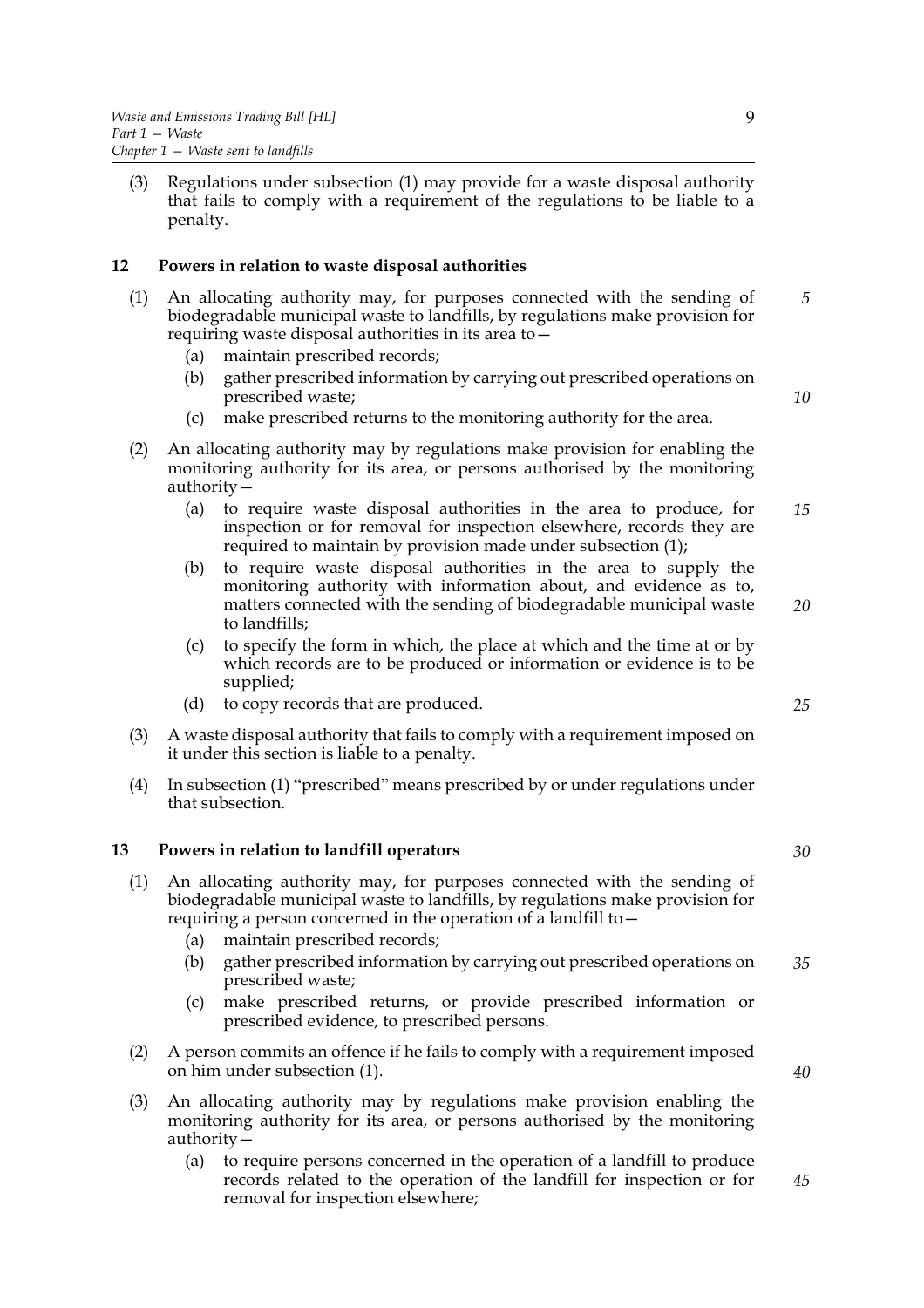- (b) to specify the form in which, the place at which and the time at or by which records are to be produced;
- (c) to copy records that are produced;
- (d) to enter premises (with or without a constable, with any necessary equipment or material and, if need be, by force) for the purposes of—
	- (i) finding records relating to the operation of a landfill,
	- (ii) inspecting them or removing them for inspection elsewhere, and
	- (iii) copying them;
- (e) to require persons to afford, to a person exercising any power conferred under paragraphs (a) to (d), such facilities and assistance within their control or in relation to which they have responsibilities as are necessary to enable the person to exercise the power. *10*
- (4) A person commits an offence if  $-$ 
	- (a) he intentionally obstructs a person exercising a power conferred under subsection (3), or *15*
	- (b) he fails to comply with a requirement imposed on him under that subsection.
- (5) A person guilty of an offence under subsection (2) or  $(4)(a)$  is liable
	- (a) on summary conviction, to a fine not exceeding the statutory maximum; *20*
	- (b) on conviction on indictment, to imprisonment for a term not exceeding 2 years or to a fine, or to both.
- (6) A person guilty of an offence under subsection  $(4)(b)$  is liable on summary conviction to a fine not exceeding level 5 on the standard scale.
- (7) In subsection (1) "prescribed" means prescribed by or under regulations under that subsection.

### **14 Disclosure of information by monitoring and allocating authorities**

- (1) A monitoring authority may disclose any of its monitoring information to any other monitoring authority, or to any allocating authority, for the purpose of facilitating the carrying out by the recipient of any of its functions under this Chapter.
- (2) An allocating authority may disclose any of its monitoring information to any other allocating authority for the purpose of facilitating the carrying out by the recipient of any of its functions under this Chapter.
- (3) For the purposes of this section, a monitoring authority's "monitoring information" is information or evidence—
	- (a) acquired by it in carrying out any of its functions under this Chapter, or
	- (b) disclosed to it after having been acquired by another monitoring authority in carrying out any of its functions under this Chapter.
- (4) For the purposes of this section, an allocating authority's "monitoring information" is information or evidence—
	- (a) acquired by it in carrying out any of its functions under this Chapter, or
	- (b) disclosed to it after having been acquired by a monitoring authority, or another allocating authority, in carrying out any of its functions under this Chapter. *45*

*25*

*5*

*35*

*30*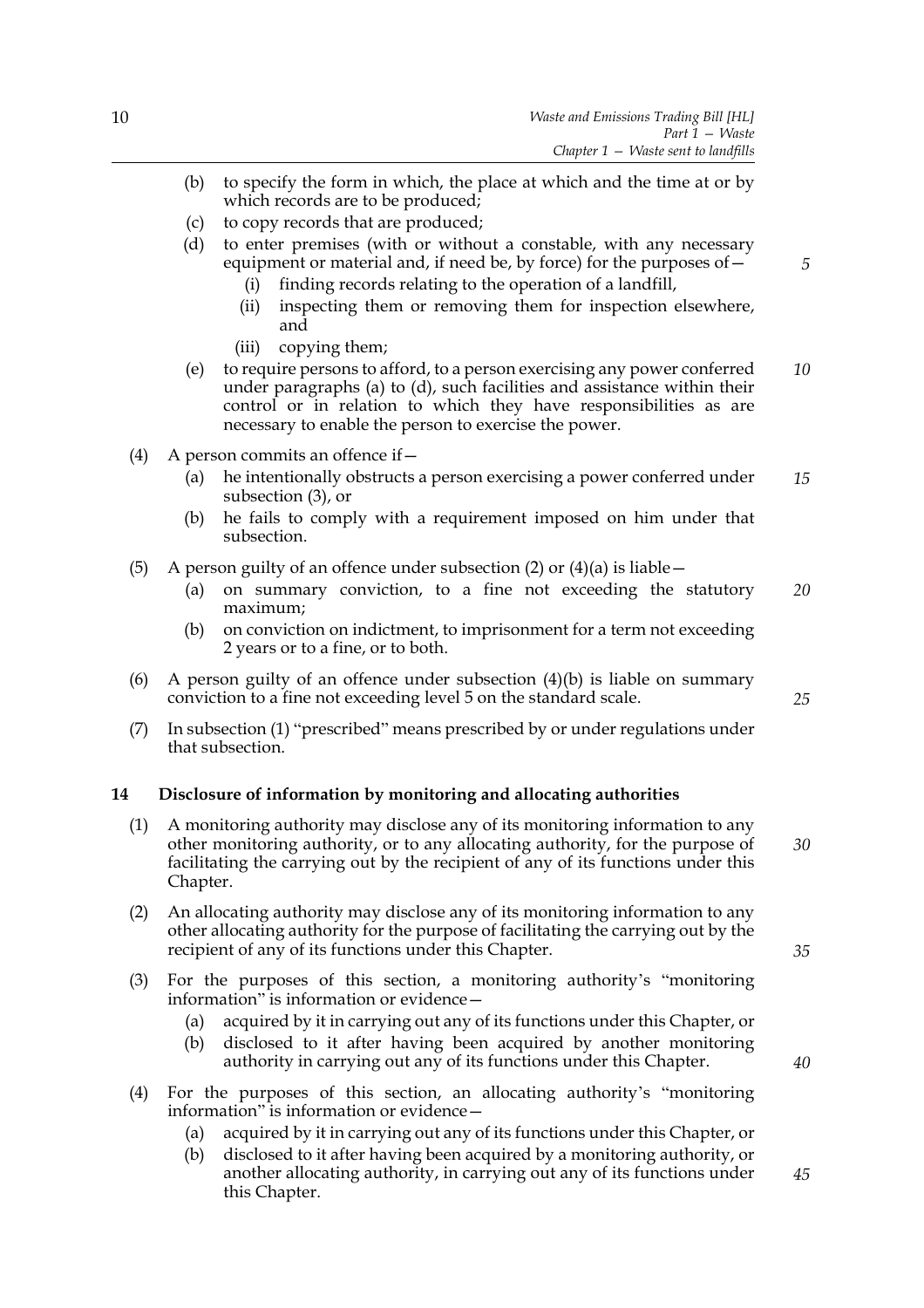(5) Subsections (1) and (2) shall be treated as additional to, and as not prejudicing the generality of, section 113 of the Environment Act 1995 (c. 25) (disclosure of information).

#### **15 Monitoring information: registers**

- (1) An allocating authority may by regulations make provision requiring the monitoring authority for its area to maintain a register containing such of its monitoring information as is of a description specified by the regulations. *5*
- (2) For the purposes of subsection (1), a monitoring authority's "monitoring information" is information or evidence -
	- (a) acquired by it in carrying out any of its functions under this Chapter, or *10*
	- (b) disclosed to it after having been acquired by another monitoring authority in carrying out any of its functions under this Chapter.

#### **16 Registers: public access**

An allocating authority may, in relation to a register that a person is required to maintain by regulations under this Chapter made by the authority, by regulations—

- (a) make provision for public inspection of such of the information contained in the register as is of a description specified by the regulations;
- (b) make provision for members of the public to obtain copies of information in the register that is open to public inspection under paragraph (a), including provision for the payment of reasonable charges. *20*

*Strategies for reducing landfilling of biodegradable waste*

#### **17 Strategy for England**

- (1) The Secretary of State must have a strategy for reducing—
	- (a) the amount of biodegradable waste from England that goes to landfills, and
	- (b) the amount of biodegradable waste from outside England that goes to landfills in England.
- (2) The strategy required by subsection (1) must (in particular) include measures to achieve the targets specified for England under sections 1 and 2.
- (3) The measures mentioned in subsection (2) include (in particular) measures to achieve the targets by recycling, composting, biogas production, materials recovery or energy recovery.
- (4) Before formulating policy for the purposes of subsection (1), the Secretary of State must—
	- (a) consult the Scottish Ministers, the National Assembly for Wales, the Department of the Environment, the Environment Agency and the Mayor of London,
	- (b) consult such bodies or persons appearing to him to be representative of the interests of local government as he considers appropriate,

*30*

*25*

*15*

*35*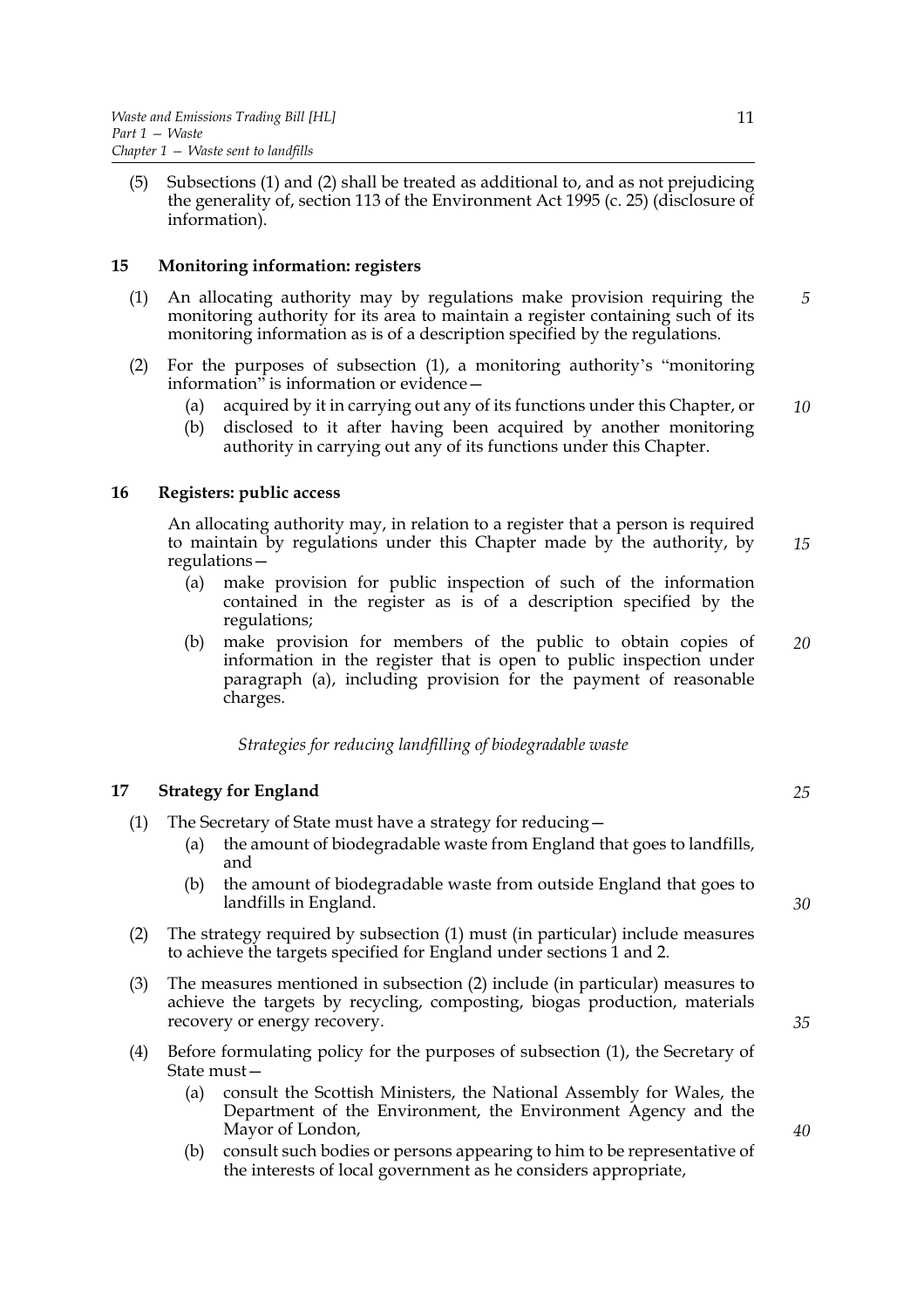- (c) consult such bodies or persons appearing to him to be representative of the interests of industry as he considers appropriate, and
- (d) carry out such public consultation as he considers appropriate.
- (5) The Secretary of State must set out in a statement any policy formulated for the purposes of subsection (1).
- (6) The Secretary of State must, as soon as a statement is prepared for the purposes of subsection  $(5)$ , send a copy of it to  $-$ 
	- (a) the Scottish Ministers,
	- (b) the National Assembly for Wales, and
	- (c) the Department of the Environment.
- (7) Where subsection (1) is satisfied by policies set out in a statement under section 44A of the Environmental Protection Act 1990 (c. 43) (national waste strategy), if the statement was prepared before the coming into force of that subsection it does not matter that the policies were not formulated for the purposes of that subsection.
- (8) In section 353(4) of the Greater London Authority Act 1999 (c. 29) (Mayor's duty to have regard to national waste strategy, and guidance relating to it, when preparing his municipal waste management strategy) —
	- (a) before the word "and" at the end of paragraph (a) there is inserted—
		- "(aa) the strategy required by section 17 of the Waste and Emissions Trading Act 2003 (landfill strategy for England)," and *20*
	- (b) in paragraph (b), for "that strategy" there is substituted "those strategies (or either of them)".
- (9) In section 354(2)(b) of that Act (directions about content of Mayor's municipal waste management strategy given for purposes of implementing policies in national waste strategy), after "(national waste strategy)" there is inserted "or of the policies contained in the strategy required by section 17 of the Waste and Emissions Trading Act 2003 (landfill strategy for England)". *25*

#### **18 Strategy for Scotland**

- (1) The Scottish Ministers must have a strategy for reducing—
	- (a) the amount of biodegradable waste from Scotland that goes to landfills, and
	- (b) the amount of biodegradable waste from outside Scotland that goes to landfills in Scotland.
- (2) The strategy required by subsection (1) must (in particular) include measures to achieve the targets specified for Scotland under sections 1 and 2.
- (3) The measures mentioned in subsection (2) include (in particular) measures to achieve the targets by means of recycling, composting, biogas production, materials recovery or energy recovery.
- (4) Before formulating policy for the purposes of subsection (1), the Scottish Ministers must—
	- (a) consult the Secretary of State, the National Assembly for Wales, the Department of the Environment and the Scottish Environment Protection Agency,

*10*

*5*

*15*

*35*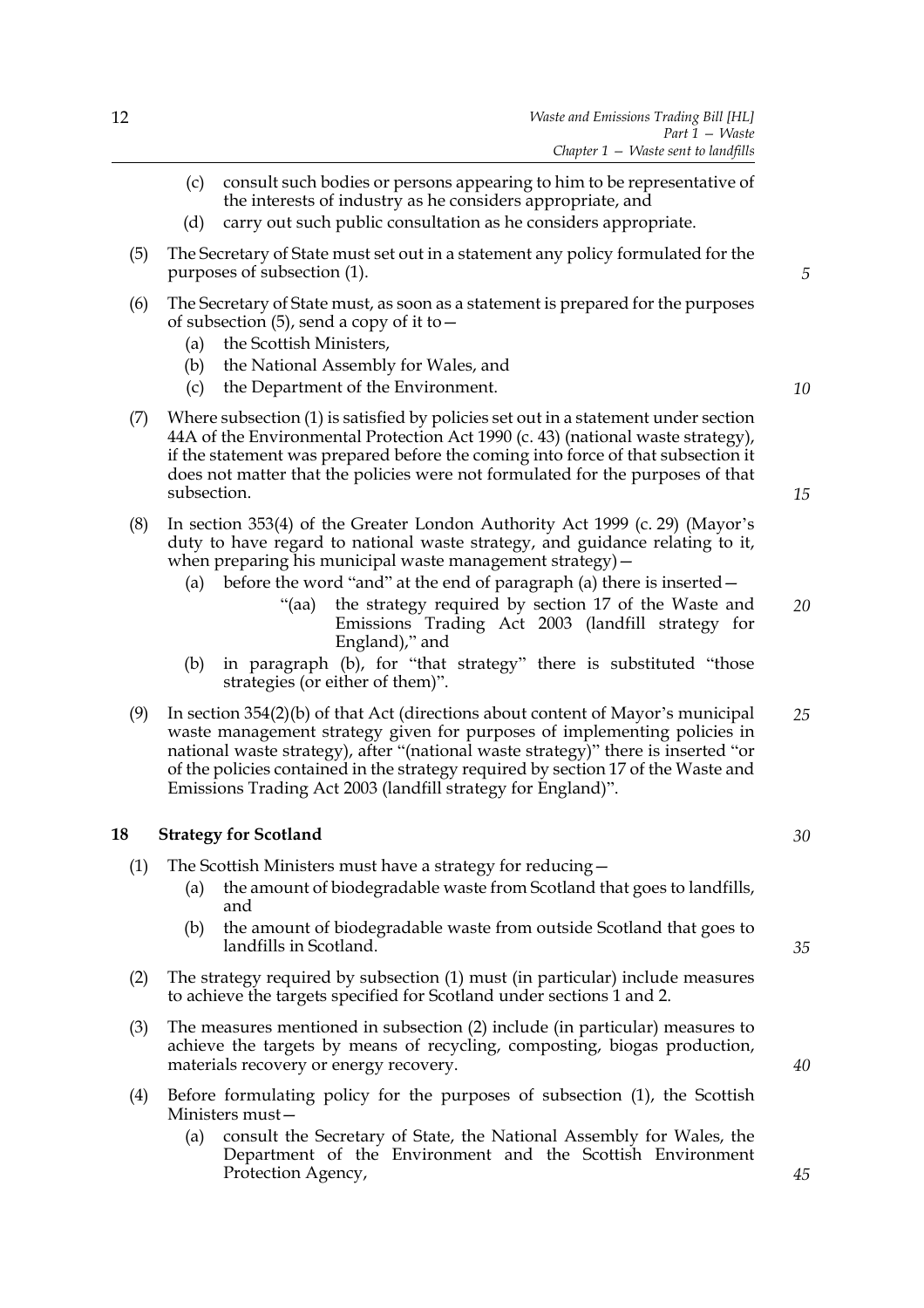- (b) consult such bodies or persons appearing to them to be representative of the interests of local government as they consider appropriate,
- (c) consult such bodies or persons appearing to them to be representative of the interests of industry as they consider appropriate, and
- (d) carry out such public consultation as they consider appropriate.
- (5) The Scottish Ministers must set out in a statement any policy formulated for the purposes of subsection (1).
- (6) The Scottish Ministers must, as soon as a statement is prepared for the purposes of subsection  $(5)$ , send a copy of it to  $-$ 
	- (a) the Secretary of State,
	- (b) the National Assembly for Wales, and
	- (c) the Department of the Environment.
- (7) Where subsection (1) is satisfied by policies set out in a statement prepared before the coming into force of that subsection, it does not matter that the policies were not formulated for the purposes of that subsection.
- (8) Subsection (4) may be satisfied by consultation before, as well as by consultation after, the coming into force of this section.

#### **19 Strategy for Wales**

- (1) The National Assembly for Wales must have a strategy for reducing—
	- (a) the amount of biodegradable waste from Wales that goes to landfills, and *20*
	- (b) the amount of biodegradable waste from outside Wales that goes to landfills in Wales.
- (2) The strategy required by subsection (1) must (in particular) include measures to achieve the targets specified for Wales under sections 1 and 2.
- (3) The measures mentioned in subsection (2) include (in particular) measures to achieve the targets by means of recycling, composting, biogas production, materials recovery or energy recovery.
- (4) Before formulating policy for the purposes of subsection (1), the Assembly must—
	- (a) consult the Secretary of State, the Scottish Ministers, the Department of the Environment and the Environment Agency,
	- (b) consult such bodies or persons appearing to it to be representative of the interests of local government as it considers appropriate,
	- (c) consult such bodies or persons appearing to it to be representative of the interests of industry as it considers appropriate, and *35*
	- (d) carry out such public consultation as it considers appropriate.
- (5) The Assembly must set out in a statement any policy formulated for the purposes of subsection (1).
- (6) The Assembly must, as soon as a statement is prepared for the purposes of subsection  $(5)$ , send a copy of it to  $-$ *40*
	- (a) the Secretary of State,
	- (b) the Scottish Ministers, and
	- (c) the Department of the Environment.

*5*

*10*

*15*

*25*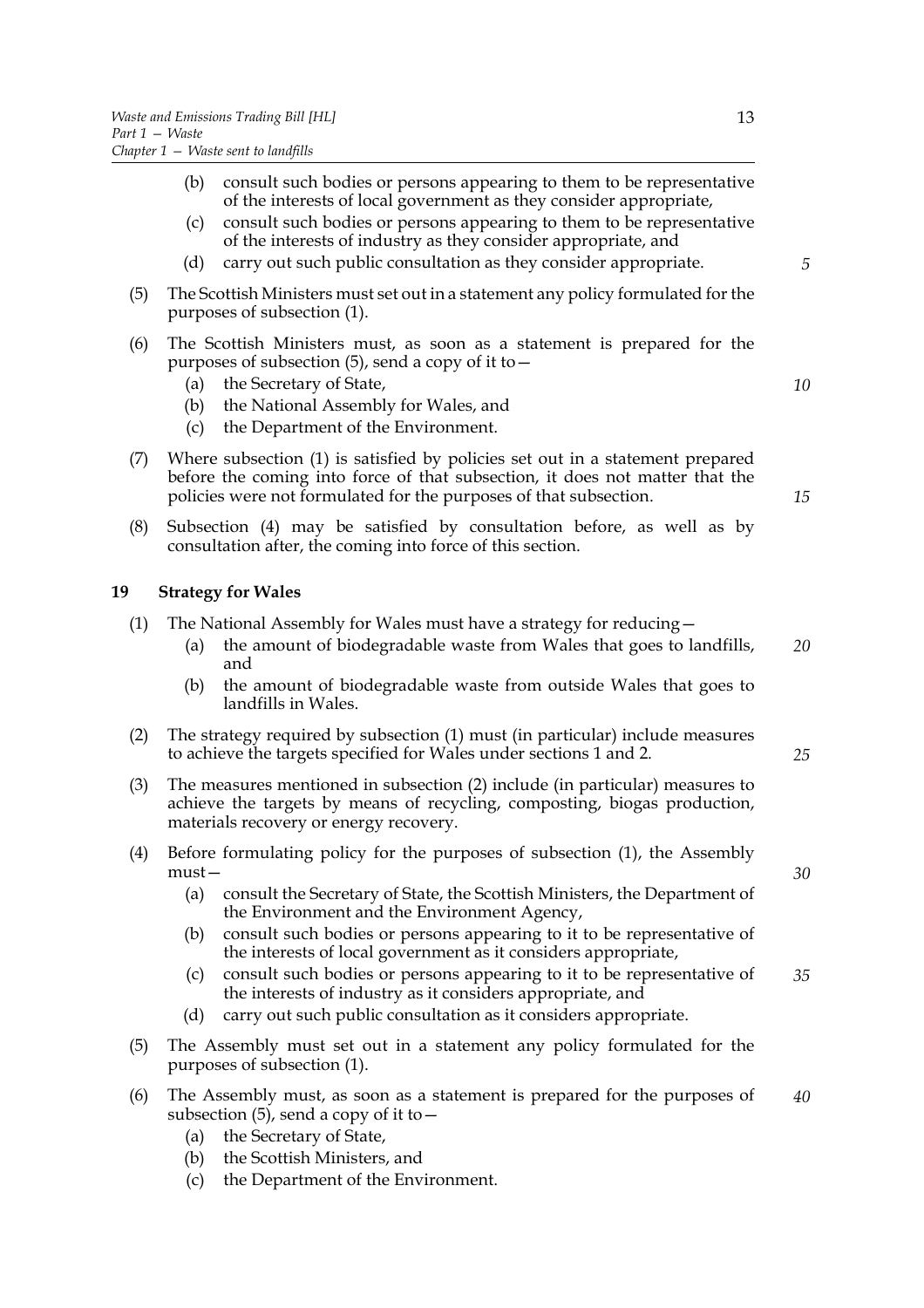(7) Where subsection (1) is satisfied by policies set out in a statement under section 44A of the Environmental Protection Act 1990 (c. 43) (national waste strategy), if the statement was prepared before the coming into force of that subsection it does not matter that the policies were not formulated for the purposes of that subsection. **20 Strategy for Northern Ireland**  (1) The Department of the Environment must have a strategy for reducing— (a) the amount of biodegradable waste from Northern Ireland that goes to landfills, and (b) the amount of biodegradable waste from outside Northern Ireland that goes to landfills in Northern Ireland. (2) The strategy required by subsection (1) must (in particular) include measures to achieve the targets specified for Northern Ireland under sections 1 and 2. (3) The measures mentioned in subsection (2) include (in particular) measures to achieve the targets by means of recycling, composting, biogas production, materials recovery or energy recovery. (4) Before formulating policy for the purposes of subsection (1), the Department must— (a) consult the Secretary of State, the Scottish Ministers and the National Assembly for Wales, (b) consult such bodies or persons appearing to it to be representative of the interests of local government as it considers appropriate, (c) consult such bodies or persons appearing to it to be representative of the interests of industry as it considers appropriate, and (d) carry out such public consultation as it considers appropriate. (5) The Department must set out in a statement any policy formulated for the purposes of subsection (1). (6) The Department must, as soon as a statement is prepared for the purposes of subsection  $(5)$ , send a copy of it to  $-$ (a) the Secretary of State, (b) the Scottish Ministers, and (c) the National Assembly for Wales. (7) Where subsection (1) is satisfied by policies set out in a statement prepared before the coming into force of that subsection, it does not matter that the policies were not formulated for the purposes of that subsection. (8) Subsection (4) may be satisfied by consultation before, as well as by consultation after, the coming into force of this section. *5 10 15 20 25 30 35*

# *Interpretation of Chapter 1*

# **21 "Biodegradable waste" and "municipal waste"**

(1) In this Chapter "biodegradable waste" means any waste that is capable of undergoing anaerobic or aerobic decomposition, such as food and garden waste, and paper and paperboard. *40*

- 
-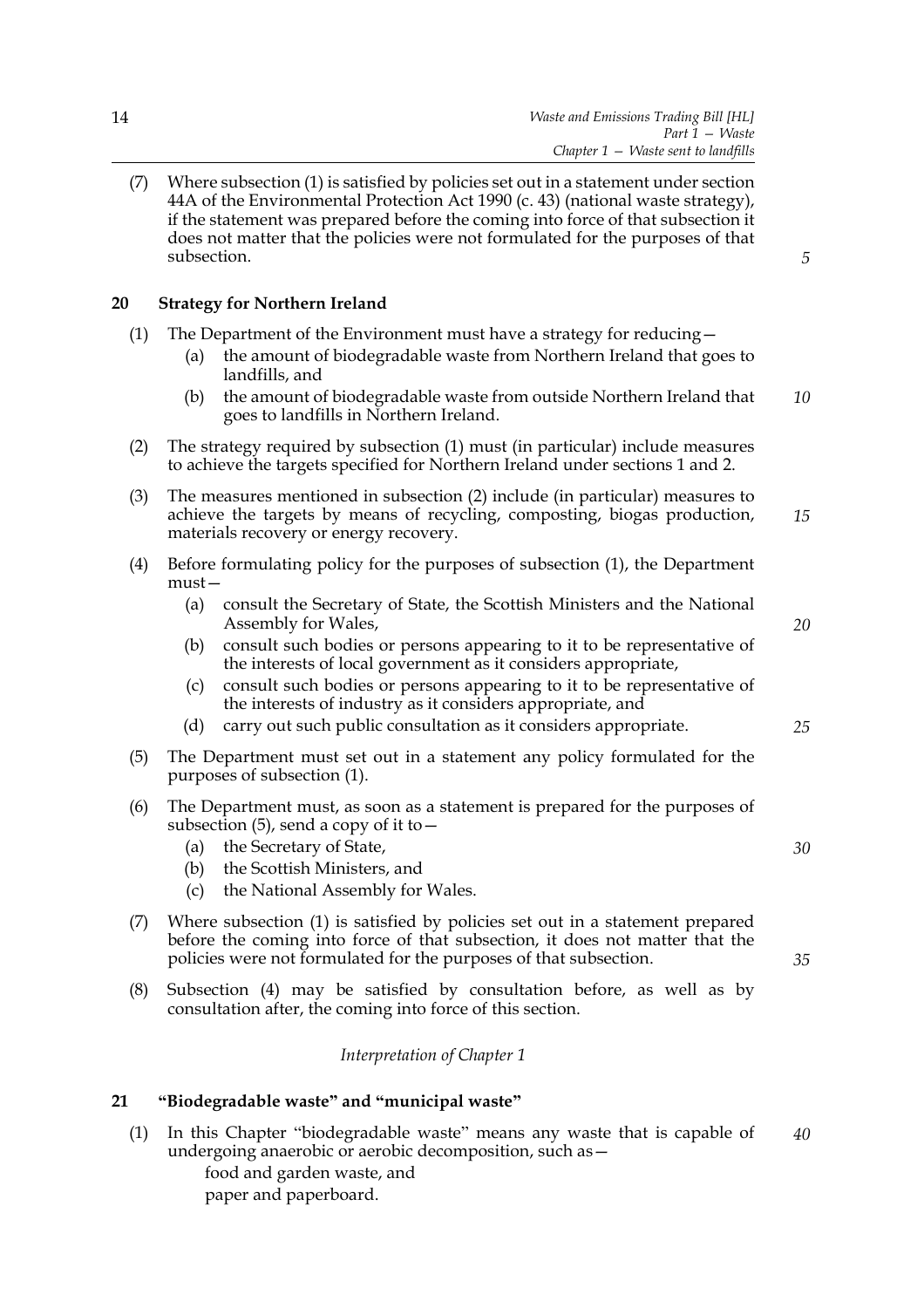- (2) In this Chapter "biodegradable municipal waste" means waste that is both biodegradable waste and municipal waste.
- (3) In subsection (2) "municipal waste" means—
	- (a) waste from households, and
	- (b) other waste that, because of its nature or composition, is similar to waste from households. *5*

#### **22 "Landfill"**

- (1) In this Chapter "landfill" means a site for the deposit of waste onto or into land where the site is—
	- (a) a waste disposal site, or
	- (b) used for the storage of waste.
- (2) In determining whether a site is a landfill for the purposes of this Chapter, the following activities at the site are to be ignored—
	- (a) the temporary storage of waste if the site is used for such storage for less than one year;
	- (b) the unloading of waste in order to permit the waste to be prepared for further transport for recovery, treatment or disposal elsewhere;
	- (c) the storage of waste, prior to recovery or treatment, for a period of less than three years as a general rule;
	- (d) the storage of waste, prior to disposal, for a period of less than one year. *20*
- (3) The fact that a site for the deposit of waste is at the place of production of the waste does not prevent the site from being a landfill for the purposes of this Chapter.
- (4) In subsection (2) "treatment" means the physical, thermal, chemical or biological processes, including sorting, that change the characteristics of waste in order to— *25*
	- (a) reduce its volume,
	- (b) reduce its hazardous nature,
	- (c) facilitate its handling, or
	- (d) enhance its recoverability.

#### **23 "Scheme year" and "target year"**

(1) In this Chapter—

"scheme year" means a year beginning with 17th July in any of 2004 to 2019;

"target year" means a scheme year ending with 16th July in 2010, 2013 or 2020. *35*

- (2) The Secretary of State may by regulations amend subsection (1) for the purpose  $of-$ 
	- (a) providing for a different day to be the first day of a scheme year;
	- (b) adding one or more scheme years;
	- (c) changing the target years or any of them;
	- (d) adding or omitting one or more target years.

*30*

*10*

*15*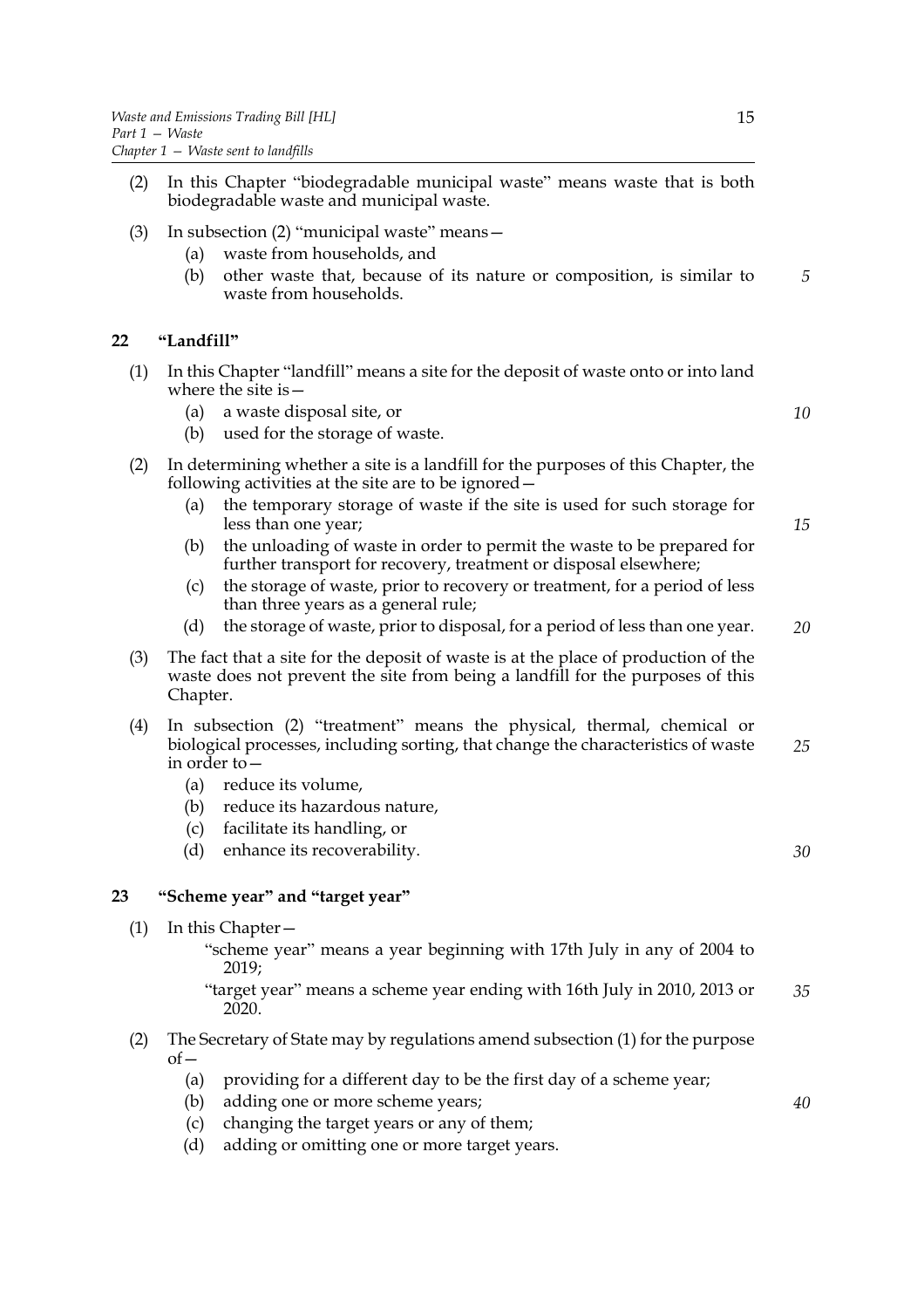(3) Before making regulations under subsection (2), the Secretary of State shall consult the Scottish Ministers, the National Assembly for Wales and the Department of the Environment.

# **24 Other definitions**

- (1) For the purposes of this Chapter, the "allocating authority"— *5*
	- (a) for England is the Secretary of State,
	- (b) for Scotland is the Scottish Ministers,
	- (c) for Wales is the National Assembly for Wales, and
	- (d) for Northern Ireland is the Department of the Environment.
- (2) In this Chapter, any reference to an allocating authority's "area" is to the area for which it is the allocating authority for the purposes of this Chapter. *10*
- (3) In this Chapter "landfill allowances" means allowances allocated under section 4(1).
- (4) References in this Chapter to the monitoring authority for an area are to the monitoring authority designated for the area by regulations under section 10(1). *15*
- (5) In this Chapter "waste disposal authority"—
	- (a) in relation to England, Wales and Scotland has the same meaning as in Part 2 of the Environmental Protection Act 1990 (c. 43);
	- (b) in relation to Northern Ireland means a district council. *20*

#### *Supplementary*

# **25 Activities to which Chapter 1 does not apply**

- (1) References in this Chapter to sending biodegradable waste, or biodegradable municipal waste, to landfills do not include—
	- (a) the spreading of sludges (including sewage sludges and sludges resulting from dredging operations), or similar matter, on the soil for the purposes of fertilisation or improvement, *25*
	- (b) the deposit of non-hazardous dredging sludges alongside small waterways from out of which they have been dredged,
	- (c) the deposit of non-hazardous sludges in surface water or in the bed or subsoil of surface water, or *30*
	- (d) the deposit of unpolluted soil resulting from—
		- (i) prospecting for, or the extraction, treatment or storage of, mineral resources, or
		- (ii) the operation of quarries.
- (2) For the purposes of this section, sludge is "non-hazardous" if it is not hazardous waste for the purpose of Council Directive 91/689/EEC.

# **26 Penalties under Chapter 1: general**

- (1) Where a waste disposal authority in an allocating authority's area is liable to a penalty under this Chapter—
	- (a) the amount of the penalty is that specified by, or calculated under, regulations made by the allocating authority under subsection (3);

*40*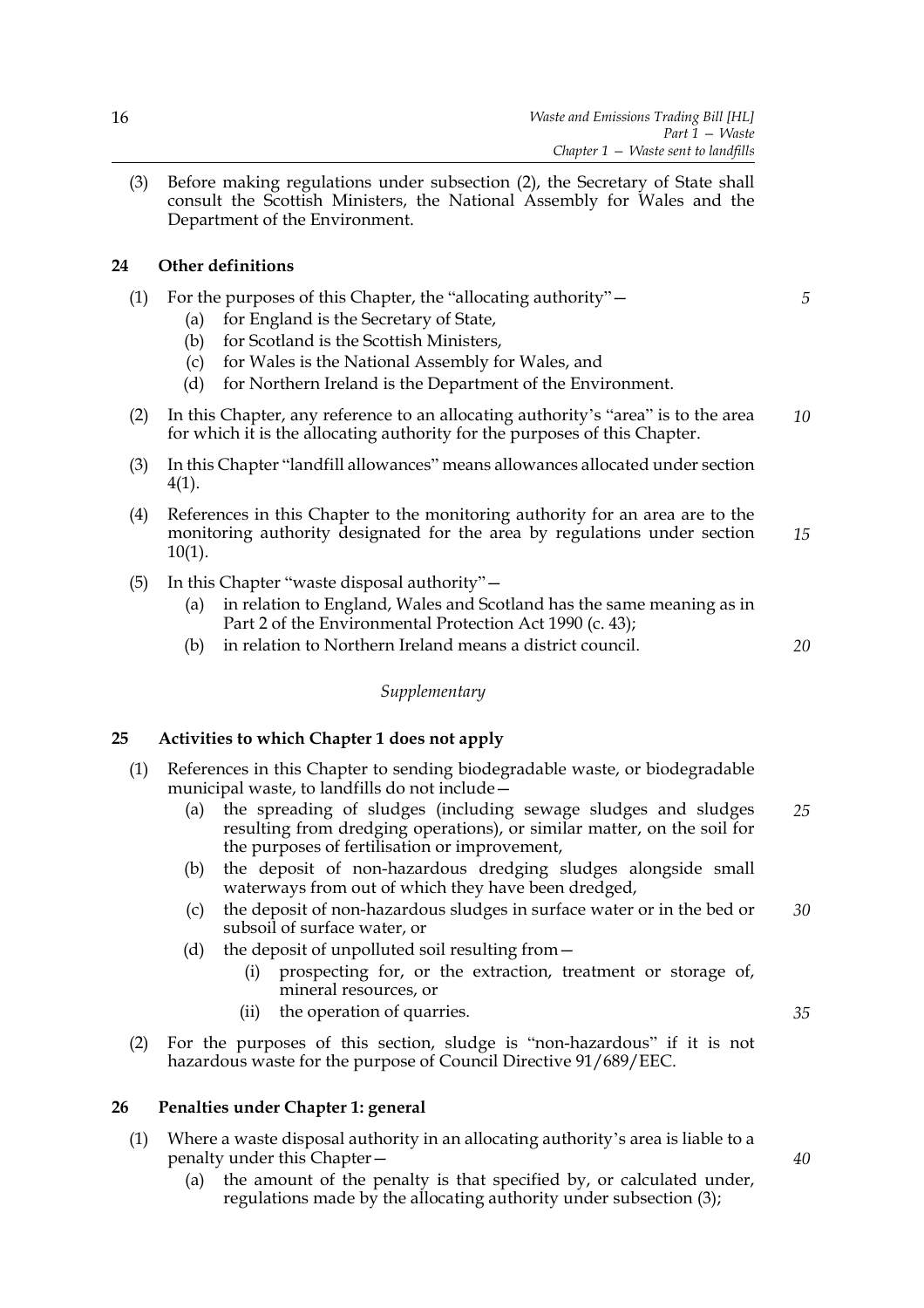- (b) the penalty, and any interest on it, is to be paid to the allocating authority; and
- (c) the allocating authority may  $-$ 
	- (i) extend the time for paying the whole or part of the penalty or any interest on it;
	- (ii) relieve the waste disposal authority, in whole or in part, from liability to the penalty or any interest on it.
- (2) Relief under subsection  $(1)(c)$  may be given
	- (a) in respect of an amount after (as well as before) it becomes due;
	- (b) in a particular case or in cases of a particular description;
	- (c) unconditionally or subject to conditions.
- (3) An allocating authority may, as regards penalties under this Chapter to which waste disposal authorities in its area are liable, by regulations—
	- (a) make provision specifying the amounts of penalties or rules for calculating their amounts;
	- (b) make provision as to when payments in respect of penalties are due;
	- (c) make provision for interest where payments in respect of penalties are due but unmade;
	- (d) make provision for recovering or setting off, and securing, unpaid amounts in respect of penalties or interest.
- (4) Provision under subsection (3) relating to supplementary penalties under section 9(3) or (4) in respect of waste sent to landfills in a scheme year may be made after the end of that year.

#### **27 Regulations under Chapter 1: consultation**

- (1) This section applies to regulations under this Chapter, other than regulations under section 1, 2, 3 or 23. *25*
- (2) Before making regulations to which this section applies, an allocating authority shall (subject to subsection  $(4)$ ) –
	- (a) consult such bodies or persons appearing to it to be representative of the interests of waste disposal authorities in its area as it considers appropriate, *30*
	- (b) consult such bodies or persons appearing to it to be representative of the interests of persons concerned in the operation of landfills in its area as it considers appropriate, and
	- (c) consult such bodies or persons appearing to it to be representative of any other affected persons as it considers appropriate. *35*
- (3) In subsection  $(2)(c)$  "affected person" means a person appearing to the allocating authority to be a person who will or may be affected by the regulations.
- (4) The allocating authority need not consult as mentioned in paragraph (a) or (b) of subsection (2) if it appears to the authority that the interests mentioned in that paragraph will not be affected by the regulations. *40*

#### **28 Regulations under Chapter 1: procedural provisions**

(1) A statutory instrument that—

*15*

*10*

*5*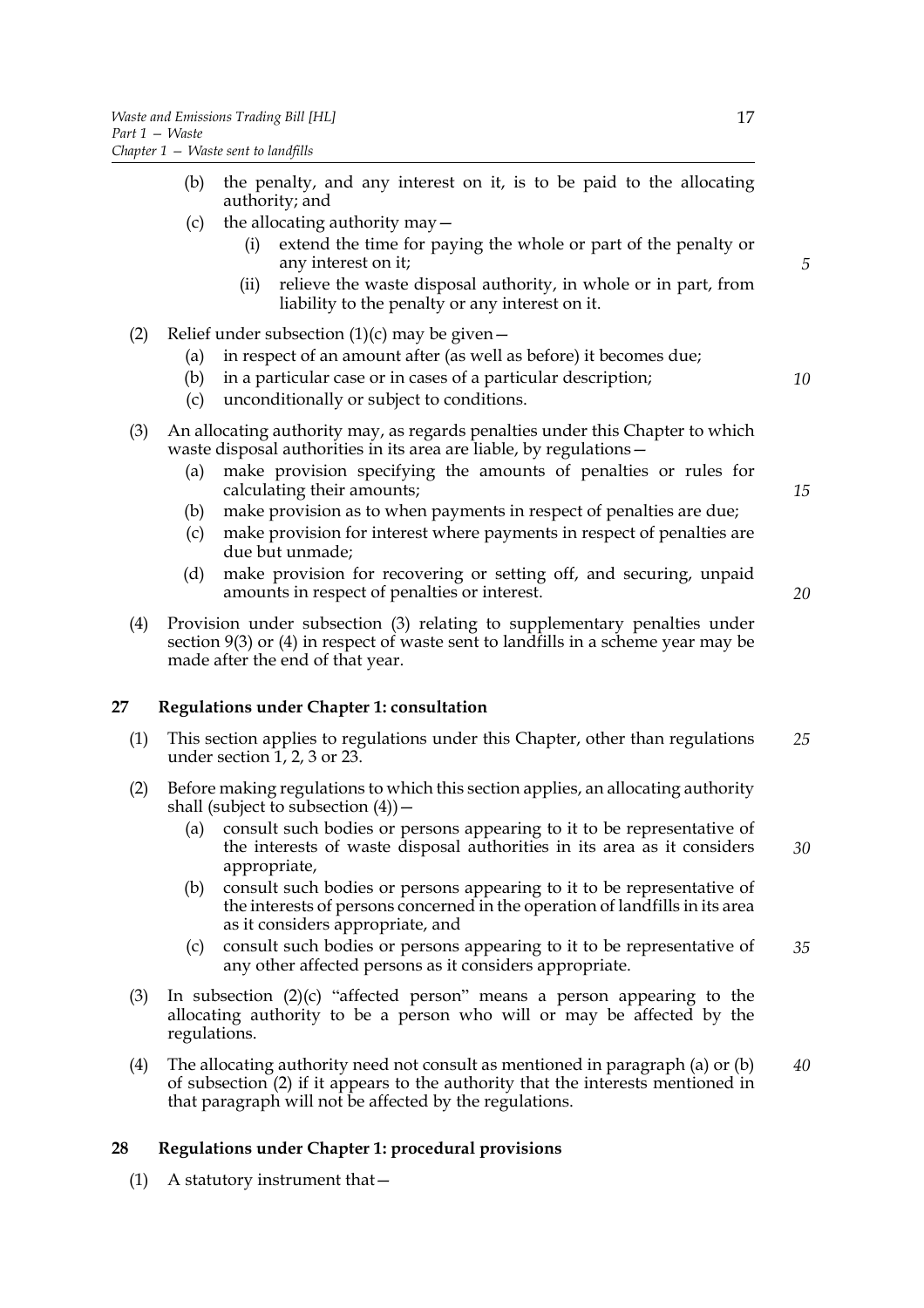- (a) contains regulations under this Chapter made by the Secretary of State, and
- (b) is not subject to any requirement that a draft of the instrument be laid before, and approved by a resolution of, each House of Parliament,

shall be subject to annulment in pursuance of a resolution of either House of Parliament. *5*

- (2) No affirmative-procedure regulations shall be made by the Secretary of State unless a draft of the statutory instrument containing the regulations (whether containing them alone or with other provisions) has been laid before, and approved by a resolution of, each House of Parliament.
- (3) A statutory instrument that—
	- (a) contains regulations under this Chapter made by the Scottish Ministers, and
	- (b) is not subject to any requirement that a draft of the instrument be laid before, and approved by a resolution of, the Scottish Parliament,

shall be subject to annulment in pursuance of a resolution of the Scottish Parliament.

- (4) No affirmative-procedure regulations shall be made by the Scottish Ministers unless a draft of the statutory instrument containing them (whether containing them alone or with other provisions) has been laid before, and approved by a resolution of, the Scottish Parliament.
- (5) A statutory rule that—
	- (a) contains regulations under this Chapter made by the Department of the Environment, and
	- (b) is not subject to affirmative resolution within the meaning of section 41(4) of the 1954 Act, *25*

shall be subject to negative resolution within the meaning of section 41(6) of that Act.

- (6) A statutory rule that contains (whether alone or with other provisions) affirmative-procedure regulations made by the Department of the Environment shall be subject to affirmative resolution within the meaning of section 41(4) of the 1954 Act. *30*
- (7) In this section—

"affirmative-procedure regulations" means—

- (a) regulations under section 1 or 2, and
- (b) the first regulations to be made under each of sections 6, 7 and 11 by each of the Secretary of State, the Scottish Ministers and the Department of the Environment;
- "the 1954 Act" means the Interpretation Act (Northern Ireland) 1954 (c. 33 (N.I.)).

*10*

*15*

*35*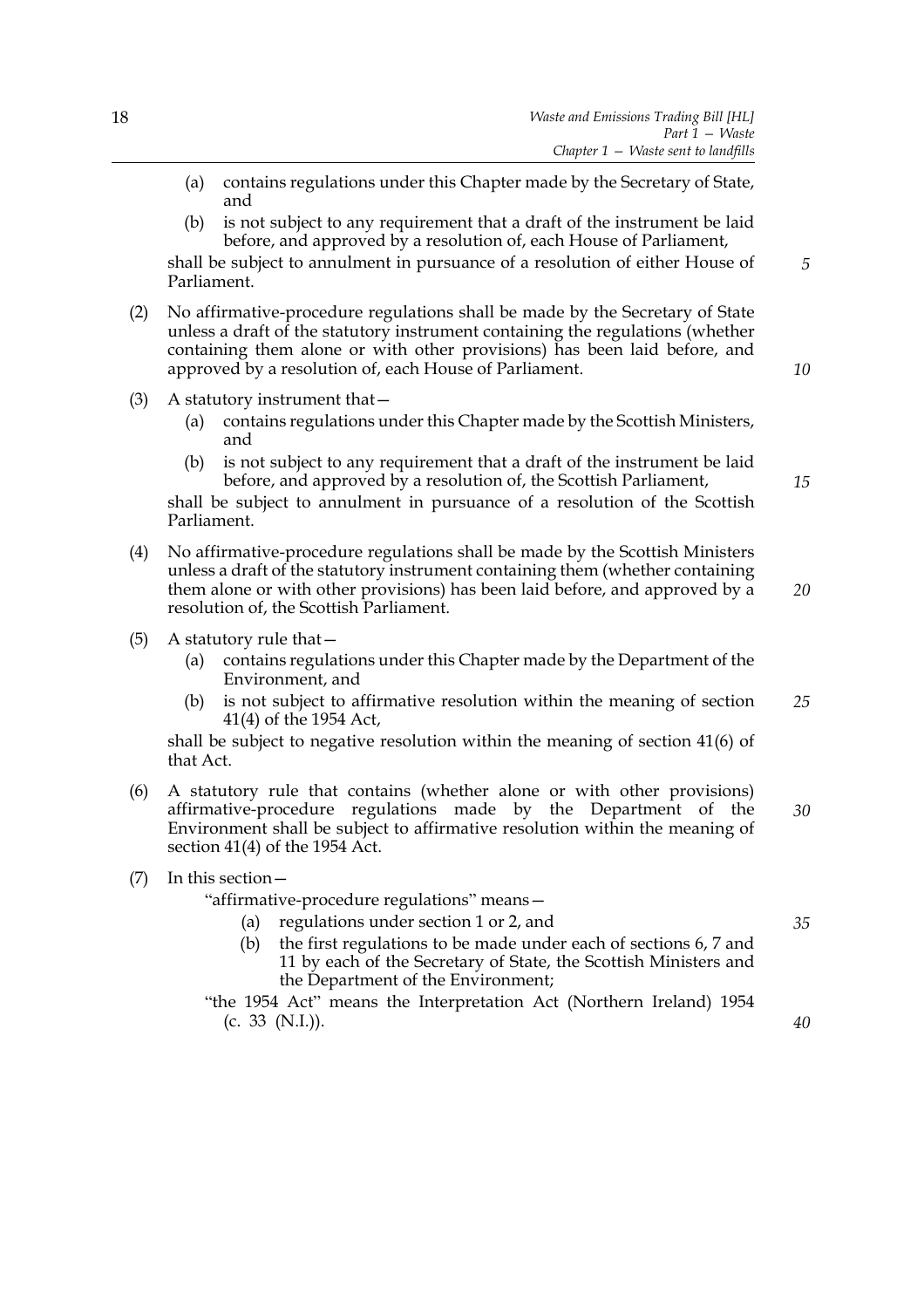#### **CHAPTER 2**

#### WASTE MANAGEMENT IN WALES

#### **29 Municipal waste management strategies**

- (1) The National Assembly for Wales may by regulations make provision for requiring a local authority to have for its area a strategy for the management of waste. *5*
- (2) Regulations under subsection (1) may (in particular)—
	- (a) specify matters to be addressed by a strategy;
	- (b) specify wastes to which a strategy is to relate;
	- (c) make provision about policies to be included in a strategy;
	- (d) make provision in connection with review or revision of a strategy;
	- (e) make provision for consultation, or about other procedural matters, in connection with the formulation of policy for the purposes of a strategy;
	- (f) make provision for requiring the preparation of statements setting out policies formulated for the purposes of a strategy; *15*
	- (g) make provision about the contents of such statements, including provision for requiring a local authority to set out in such a statement the content of its waste recycling plan;
	- (h) make provision about the form of such statements;
	- (i) make provision for publicising such statements once prepared, for publishing them, for sending copies of them to persons specified in the regulations and for public inspection of them;
	- (j) make provision for the supply of copies of such statements, including provision for the payment of reasonable charges;
	- (k) make provision for requiring a local authority, when formulating policy for the purposes of a strategy or preparing such a statement, to have regard to guidance (including future guidance);
	- (l) make provision modifying or disapplying provisions of section 49 of the Environmental Protection Act 1990 (c. 43) (duty to make waste recycling plan) so far as having effect in relation to a local authority that includes the content of its recycling plan in such a statement;
	- (m) make provision about when duties imposed by the regulations are to be performed, including provision for duties to be performed by times specified in directions given by the Assembly.
- (3) In this section—
	- (a) "local authority" means a county council, or county borough council, in Wales, and
	- (b) references to the content of a local authority's waste recycling plan are to the content of the statement prepared by it under section  $49(1)(c)$  of the Environmental Protection Act 1990, read with any modifications under section 49(1)(e) of that Act.

#### **30 Provision of information about waste by local authorities**

- (1) The National Assembly for Wales may by regulations make provision requiring a local authority to provide the Assembly with information—
	- (a) of a description specified by the regulations, and

*20*

*10*

*25*

*30*

*35*

*40*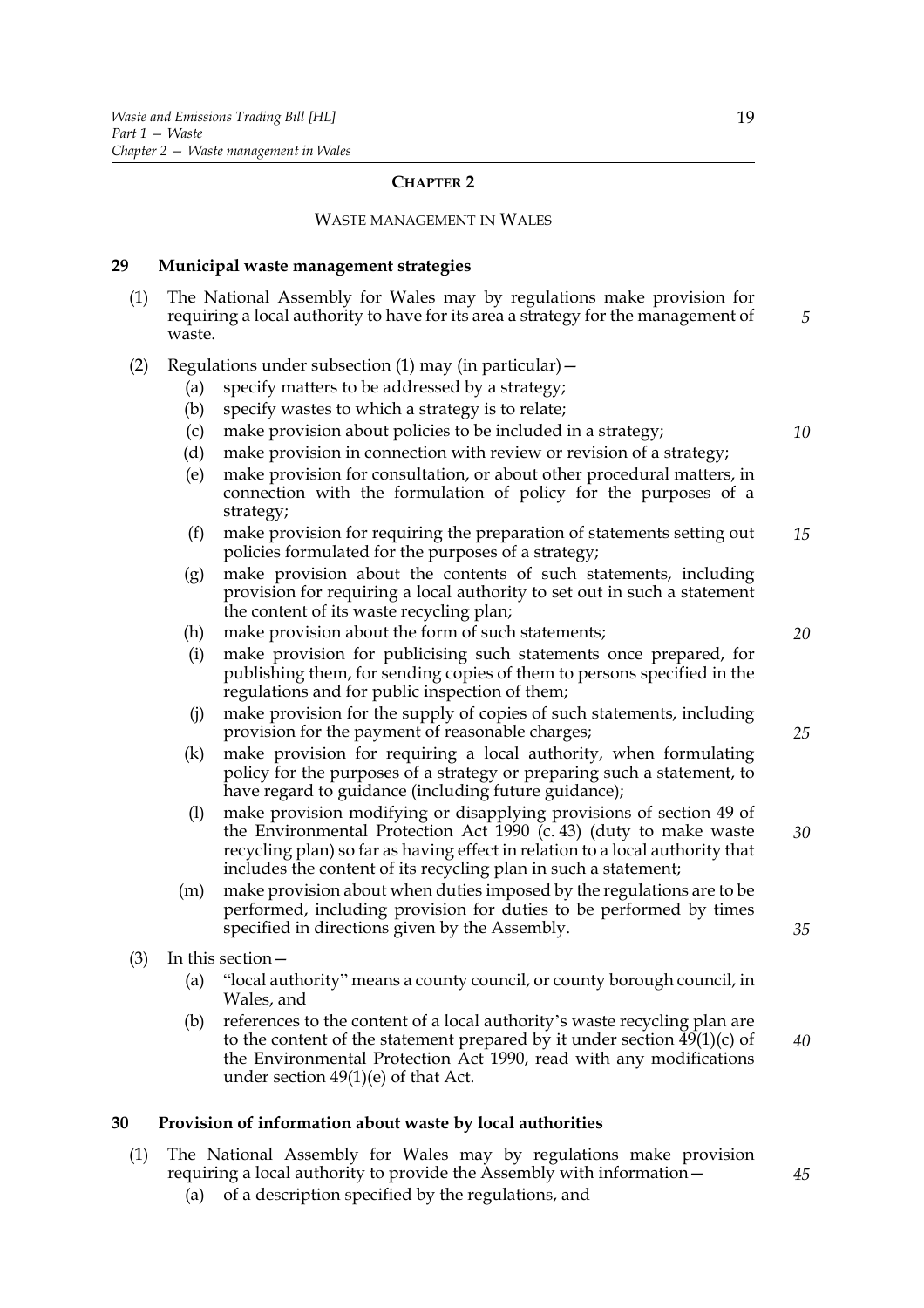- (b) relating to, or to a description of, waste that is or has been in, or may or will come into, the authority's area.
- (2) Regulations under subsection (1) may—
	- (a) make provision in connection with the collection, verification or certification of information whose provision is required by such regulations;
	- (b) make provision about the form in which, and the means by which, information is to be provided;
	- (c) make provision about when duties imposed by the regulations are to be performed, including provision for duties to be performed by times specified in directions given by the Assembly. *10*
- (3) In this section "local authority" means a county council, or county borough council, in Wales.

#### **CHAPTER 3**

#### SUPPLEMENTARY

#### **31 Directions to waste collection authorities in England**

- (1) Part 2 of the Environmental Protection Act 1990 (c. 43) (waste on land) is amended as follows.
- (2) In section 48 (duties of waste collection authorities as respects collected waste), after subsection (1) (collection authority to deliver collected waste to places directed by disposal authority) there is inserted—
	- "(1A) A waste collection authority in England which is not also a waste disposal authority must discharge its duty under subsection (1) above in accordance with any directions about separation of waste given by the waste disposal authority for its area."
- (3) In section 51 (functions of waste disposal authorities), after subsection (4) there is inserted—
	- "(4A) A waste disposal authority in England which is not also a waste collection authority may in directions under subsection (4)(a) above include requirements about separation that relate to waste as delivered, but may do so only if it considers it necessary for assisting it to comply with any obligation imposed on it by or under any enactment.
		- (4B) Before exercising its power to include requirements about separation in directions under subsection (4)(a) above, a waste disposal authority shall consult the waste collection authorities within its area.
	- (4C) In exercising its power to include requirements about separation in directions under subsection (4)(a) above, a waste disposal authority shall have regard to any guidance given by the Secretary of State as to the exercise of that power.
	- (4D) A waste disposal authority which includes requirements about separation in directions given under subsection  $(4)(a)$  above shall notify the waste collection authorities to which the directions are given of its reasons for including the requirements." *40*

*15*

*5*

*25*

*20*

*35*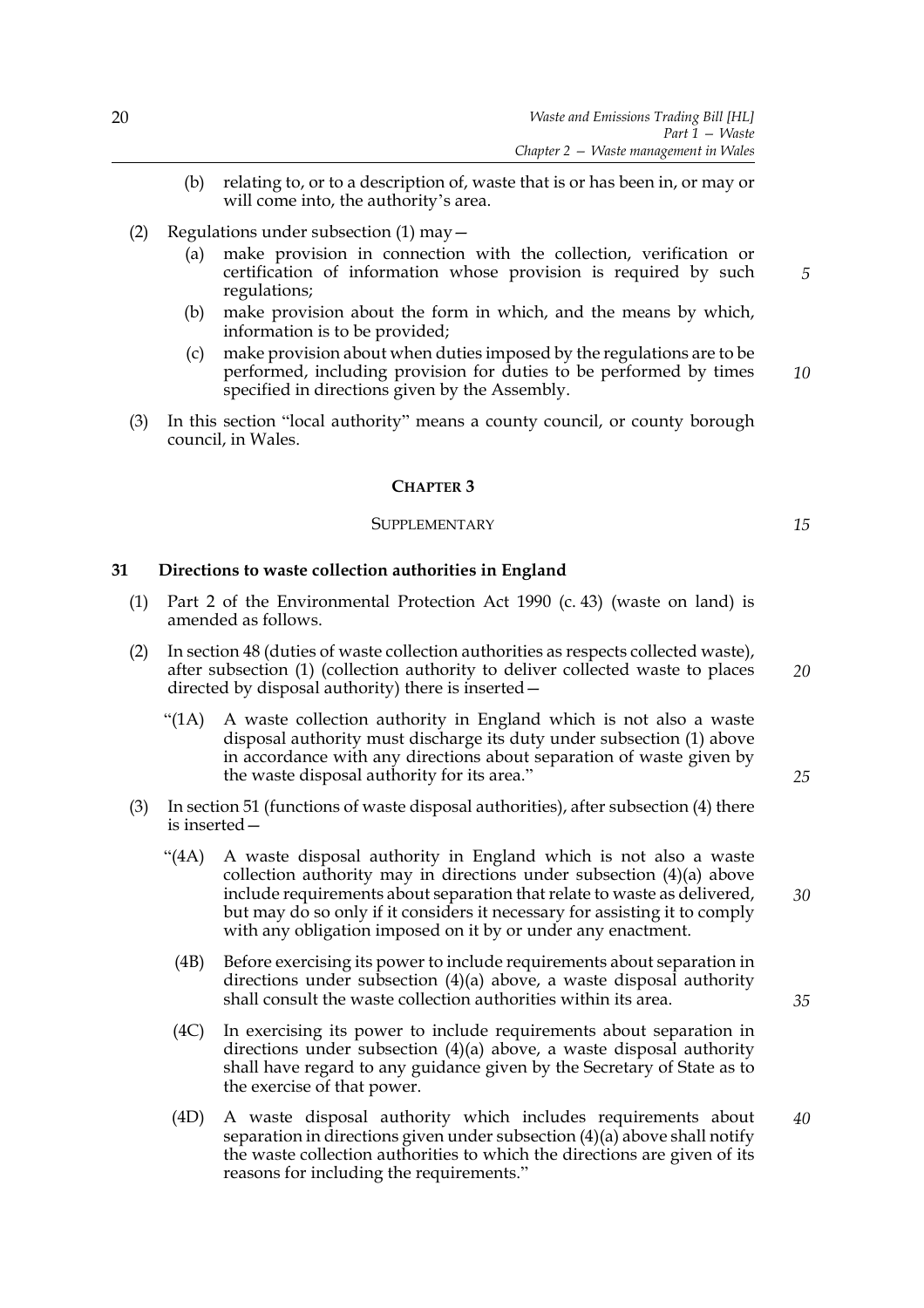(4) After section 52 there is inserted—

#### **"52A Payments for delivering waste pre-separated**

- (1) A waste disposal authority in England which is not also a waste collection authority shall pay to a waste collection authority within its area such amounts as are needed to ensure that the collection authority is not financially worse off as a result of having to comply with any separation requirements.
- (2) A waste disposal authority in England which is not also a waste collection authority may pay to a waste collection authority within its area—
	- (a) which performs its duty under section 48(1) above by delivering waste in a state of separation, but
	- (b) which is not subject to any separation requirements as respects the delivery of that waste,

contributions of such amounts as the disposal authority may determine towards expenditure of the collection authority that is attributable to its delivering the waste in that state. *15*

- (3) The Secretary of State may by regulations make provision about how amounts to be paid under subsection (1) above are to be determined.
- (4) Regulations under subsection (3) above may include provision for amounts to be less than they would otherwise be (or to be nil) if conditions specified in the regulations are not satisfied. *20*
- (5) Any question arising under subsection (1) above shall, in default of agreement between the paying and receiving authorities, be determined by arbitration.
- (6) A waste collection authority in England which is not also a waste disposal authority shall supply the waste disposal authority for its area with such information as the disposal authority may reasonably require—
	- (a) for the purpose of determining amounts under this section, or *30*
	- (b) for the purpose of estimating any amounts that would fall to be determined under this section were the collection authority to be subject to particular separation requirements.
- (7) In this section "separation requirements", in relation to a waste collection authority, means requirements about separation included in directions given to it under section 51(4)(a) above."

#### **32 Regulations under Part 1**

- (1) Any power to make regulations under this Part includes—
	- (a) power to make different provision for different cases, and
	- (b) power to make incidental, supplementary, consequential or transitional provision or savings. *40*
- (2) Any power to make regulations under this Part is exercisable by statutory instrument, subject to subsection (3).

*25*

*5*

*10*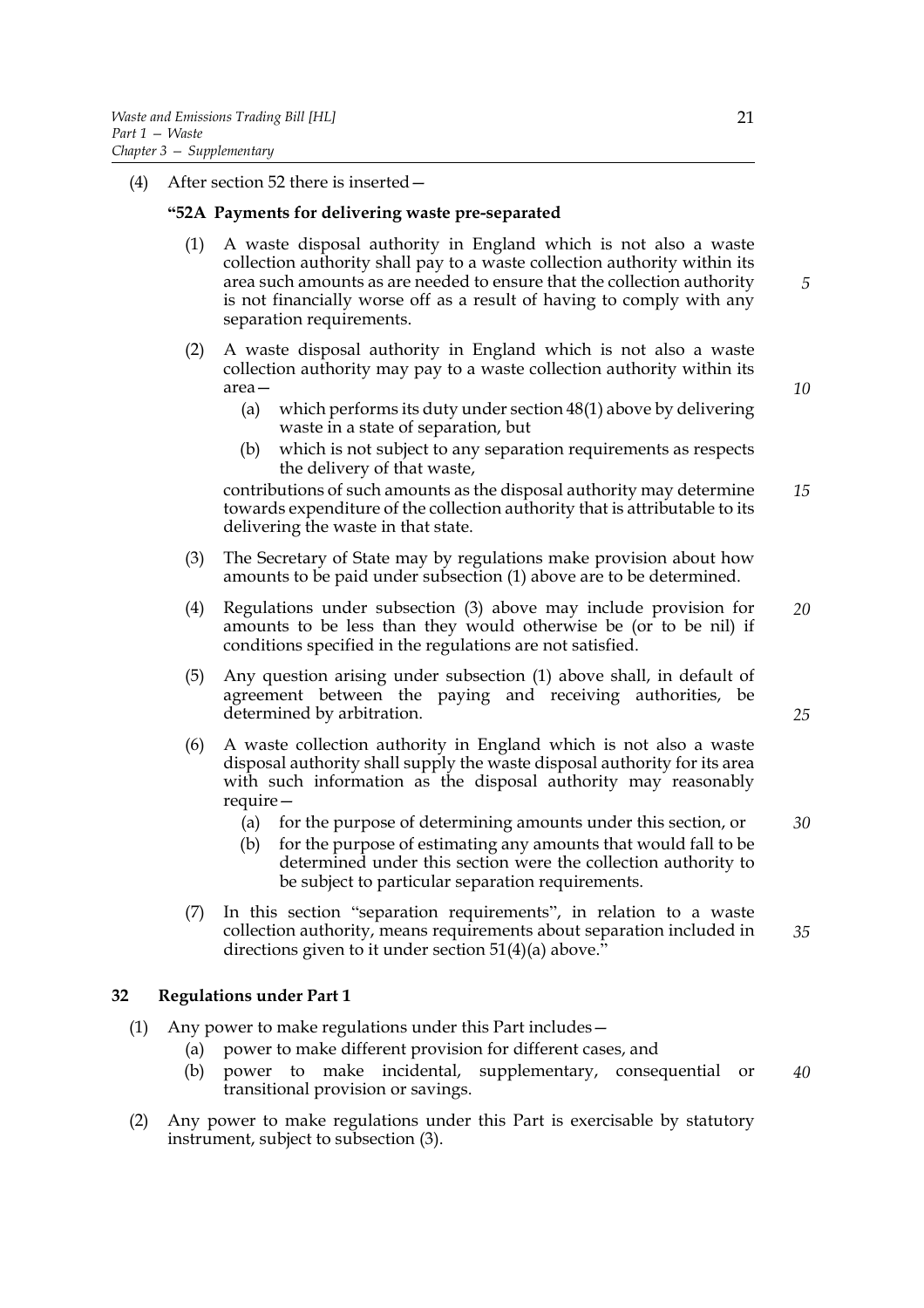(3) Any power of the Department of the Environment to make regulations under this Part is exercisable by statutory rule for the purposes of the Statutory Rules (Northern Ireland) Order 1979 (S.I. 1979/1573 (N.I. 12)).

#### **33 Meaning of "waste" in Part 1**

- (1) In this Part "waste" means anything that—
	- (a) is waste for the purposes of the Waste Directive, and
	- (b) is not excluded from the scope of that Directive by Article 2 of that Directive.
- (2) For the purposes of this section "the Waste Directive" means Council Directive  $75/442/EEC$  as amended by  $-$ 
	- (a) Council Directives 91/156/EEC and 91/692/EEC, and
	- (b) Commission Decision 96/350/EC.

#### **PART 2**

#### TRADING OF EMISSIONS QUOTAS

#### **34 Pollution regulations: emissions trading schemes**

In Schedule 1 to the Pollution Prevention and Control Act 1999 (c. 24) (purposes for which provision may be made by regulations under section 2), after paragraph 21 there is inserted—

*"Emissions quota trading schemes: penalties*

#### 21A (1) The regulations may authorise the inclusion in a trading scheme of  $-$ *20*

- (a) provision for penalties in respect of contraventions of provisions of the scheme;
	- (b) provision for the amount of any penalty under the scheme to be such as may be set out in, or calculated in accordance with—
		- (i) the scheme, or
		- (ii) the regulations (including regulations made after the scheme).
- (2) In this paragraph "trading scheme" means a scheme of the kind mentioned in paragraph 1(3)."

#### **35 Penalty provisions of UK Greenhouse Gas Emissions Trading Scheme 2002**

- (1) If incorporated in a participation agreement, the penalty provisions of the Scheme shall have statutory effect between the parties to the agreement.
- (2) Subsection (1) applies in relation to agreements entered into before, as well as in relation to agreements entered into after, this section comes into force.
- (3) In that subsection—

"participation agreement" means an agreement that has the effect that a person is a participant in the Scheme;

"penalty provisions" means provisions for penalties for non-compliance with the Scheme;

*5*

*10*

*15*

*25*

*30*

*35*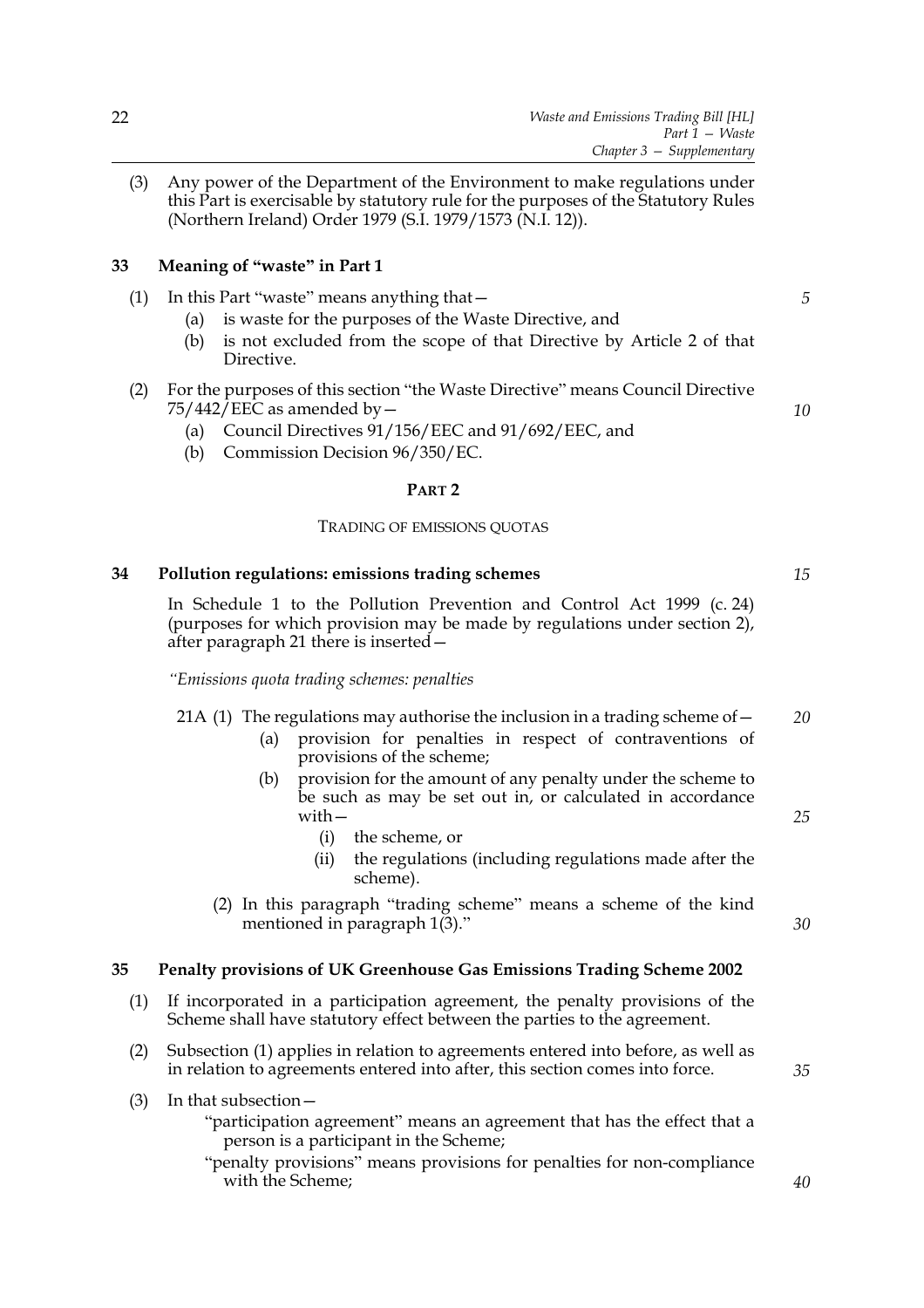"the Scheme" means the UK Greenhouse Gas Emissions Trading Scheme 2002 (which was made on behalf of the Secretary of State on 8th March 2002) as amended from time to time (whether before or after this section comes into force).

#### **PART 3**

#### **GENERAL**

#### **36 Commencement**

- (1) Sections 1 to 3, 17, 31 and 35 come into force on such day as the Secretary of State may by order appoint.
- (2) Sections 4, 5, 9 and 10 come into force  $-$ 
	- (a) in relation to England, on such day as the Secretary of State may by order appoint;
	- (b) in relation to Scotland, on such day as the Scottish Ministers may by order appoint;
	- (c) in relation to Wales, on such day as the National Assembly for Wales may by order appoint; *15*
	- (d) in relation to Northern Ireland, on such day as the Department of the Environment may by order appoint.
- (3) Section 18 comes into force on such day as the Scottish Ministers may by order appoint.
- (4) Section 19 comes into force on such day as the National Assembly for Wales may by order appoint.
- (5) Section 20 comes into force on such day as the Department of the Environment may by order appoint.
- (6) Any power under this section to appoint a day includes power to appoint different days for different purposes. *25*
- (7) A person who has power under this section to appoint a day for the coming into force of a provision may by order make in connection with the coming into force of that provision such transitional provision as the person considers necessary or expedient.
- (8) Any power to make an order under this section is exercisable by statutory instrument, subject to subsection (9).
- (9) Any power of the Department of the Environment to make an order under this section is exercisable by statutory rule for the purposes of the Statutory Rules (Northern Ireland) Order 1979 (S.I. 1979/1573 (N.I. 12)).

#### **37 Extent**

- (1) Subject to the following provisions, this Act extends to England and Wales, Scotland and Northern Ireland.
- (2) Sections 17, 19 and 29 to 31 extend only to England and Wales.
- (3) Section 18 extends only to Scotland.
- (4) Section 20 extends only to Northern Ireland.

*30*

*35*

*10*

*20*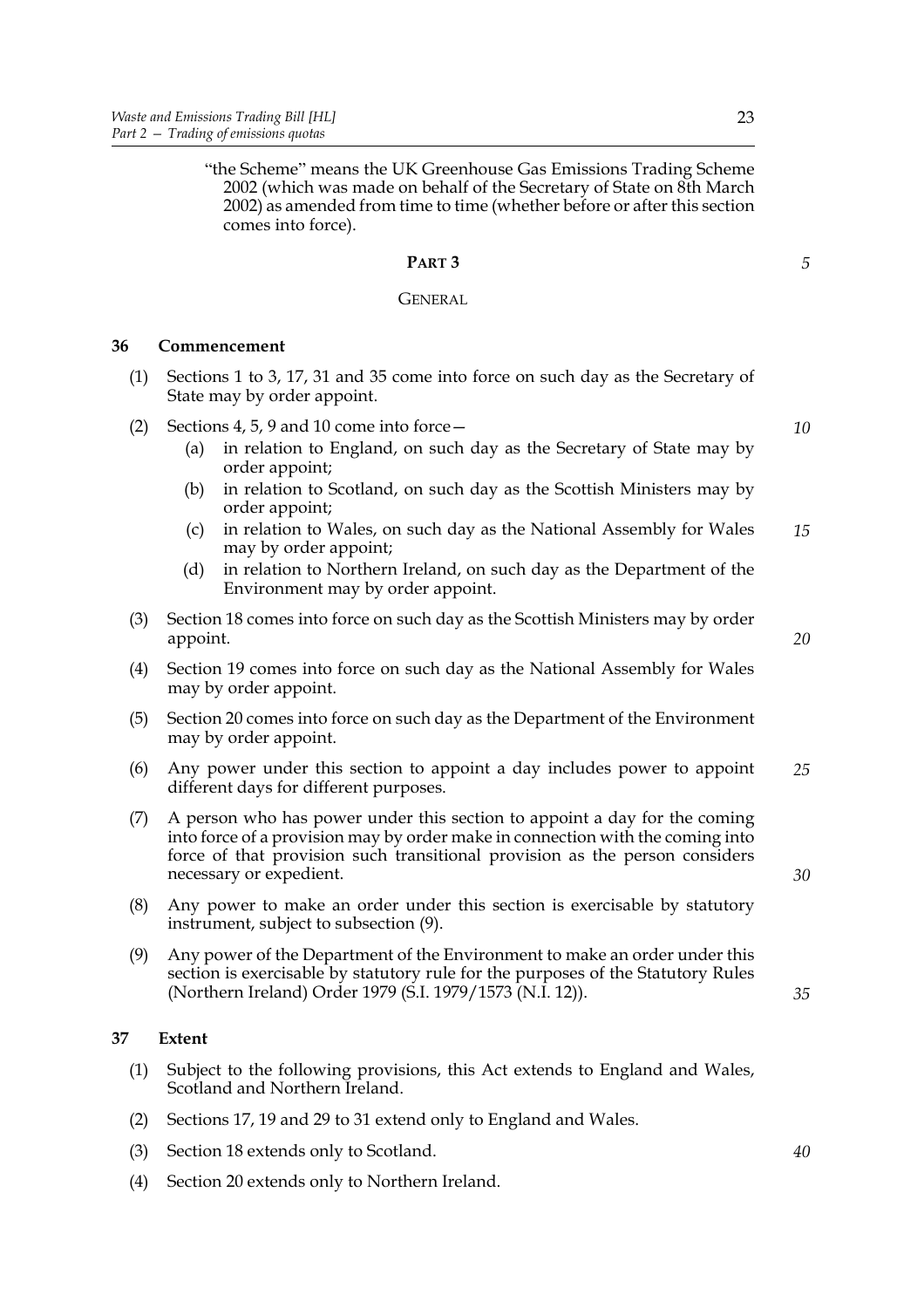(5) Section 34 extends only to England and Wales, and Scotland.

# **38 Short title**

This Act may be cited as the Waste and Emissions Trading Act 2003.